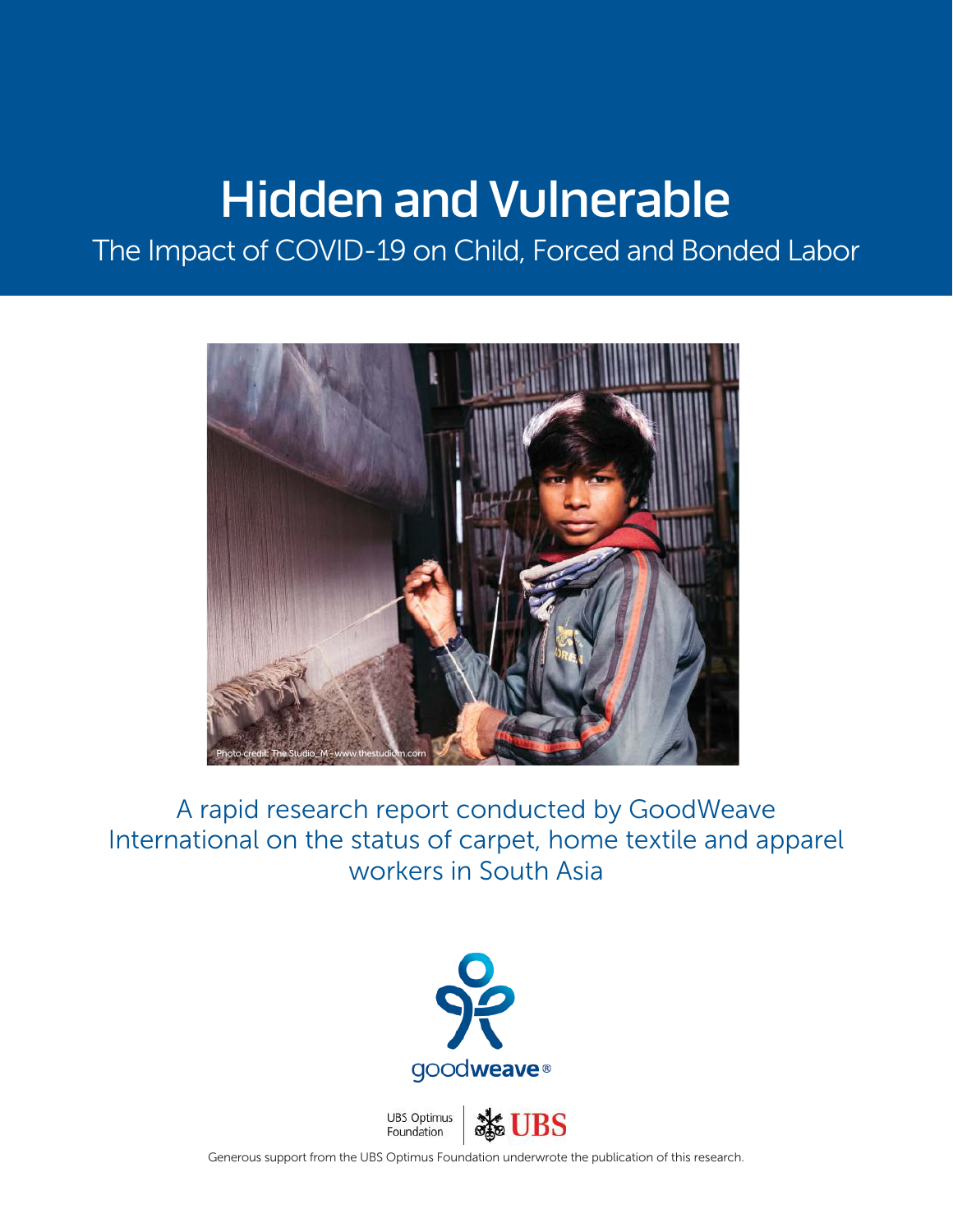# Table of Contents

| 1. |     | Background, Summary Findings and Recommendations                          | 3 |
|----|-----|---------------------------------------------------------------------------|---|
|    | 1.1 |                                                                           |   |
|    | 1.2 |                                                                           |   |
|    |     |                                                                           |   |
| 2. |     | <b>Research Process, Results and Analysis</b>                             | 8 |
|    |     |                                                                           |   |
|    |     |                                                                           |   |
|    |     | 2.3 Results of Questionnaire Section 2: Work before and after COVID-19 11 |   |
|    | 2.4 |                                                                           |   |
|    |     | 2.5 Results of Questionnaire Section 4: Children's activity  17           |   |
|    |     |                                                                           |   |

GoodWeave International is the leading global nonprofit organization working to stop child, forced and bonded labor in global supply chains. GoodWeave International is grateful to Mr. Siddharth Kara, British Academy Global Professor and Rights Lab Associate Professor of Human Trafficking and Modern Slavery, University of Nottingham, and Senior Fellow, Harvard School of Public Health, for his technical guidance in conducting and presenting this research. With guidance from Mr. Kara, the GoodWeave research and analysis was led by Mr. Dan Karlin, Monitoring, Evaluation and Learning Officer, GoodWeave International. Data collection was led by inspection, monitoring and certification heads Mr. Pratap Chandra Das, GoodWeave India Trust and Ms. Samjhana Pradhan, GoodWeave Nepal.

> © GoodWeave International, 2020 GoodWeave.org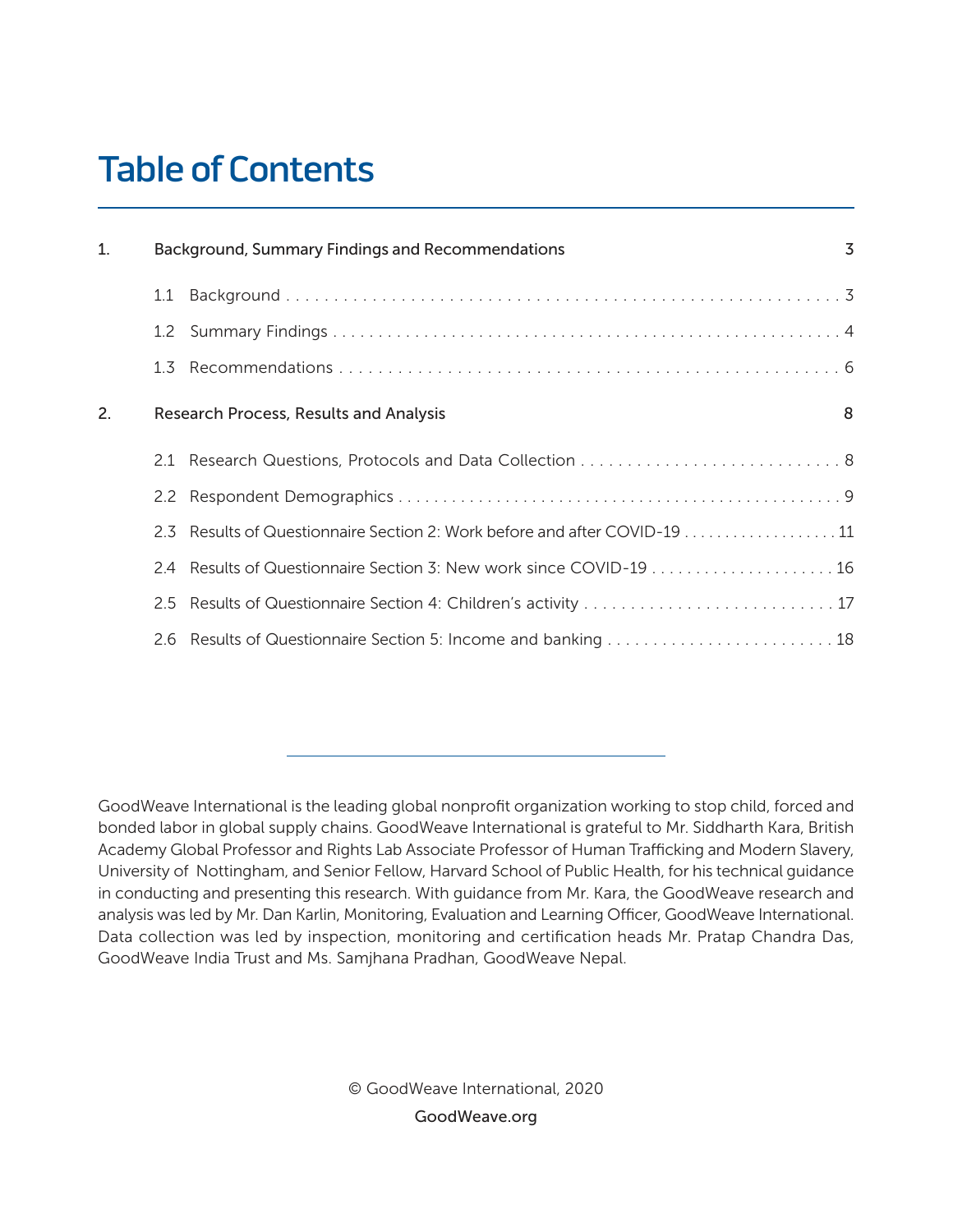# 1. Background, Summary Findings and **Recommendations**

# 1.1 Background

The impacts of the COVID-19 pandemic have caused massive supply chain disruptions around the world, wreaking havoc on marginalized worker communities globally. Estimates of the damage are devastating. The World Bank expects remittances to low and middle-income countries to decrease by approximately 20% in 2020, $1$  while UNICEF's Executive Director estimated a minimum of 24 million children will drop out of school. UNICEF further reports that the longer children stay out of school, and the more desperate their family circumstances, the less likely they are to go back.<sup>2</sup>

Loss of employment due to the shuttering of South Asia's apparel and textile industries has exacerbated and also unveiled the vulnerabilities that informal and migrant worker communities in the region face with respect to child labor, debt bondage, forced labor, and loss of wages and employment. However, there is very limited data on the extent and nature of these increased risks, as well as how to mitigate them.

GoodWeave's close proximity to producer communities in the region enables us to document the immediate and specific impacts faced by workers, and increased risks of child, forced and bonded labor, which by all accounts have intensified as a result of COVID-19.<sup>3</sup> In fact the COVID-19 crisis has both unveiled and intensified the fragility of global supply chains and the vulnerabilities that result for workers, communities and businesses globally. As supply chains ramp back up, many policy-makers and civil society organizations have underscored the need for new standards that benefit and ensure rights for the most marginalized and promote improved sustainability.<sup>4</sup>

<sup>&</sup>lt;sup>1</sup> World Bank Group, COVID-19 Crisis Through a Migration Lens, April, 2020, http://documents1.worldbank.org/curated/en/989721587512418006/pdf/COVID-19-Crisis-Through-a-Migration-Lens.pdf

 $^2$  UNICEF, "UNICEF Executive Director Henrietta Fore's remarks at a press conference on new updated guidance on school-related public health measures in the context of COVID-19," September 15, 2020,

https://www.unicef.org/press-releases/unicef-executive-director-henrietta-fore-remarks-press-conference-new-updated

<sup>&</sup>lt;sup>3</sup> International Labour Organization, COVID-19 impact on child labour and forced labour: The response of the IPEC+ Flagship Programme, May, 2020, https://www.ilo.org/wcmsp5/groups/public/---ed\_norm/---ipec/documents/publication/wcms\_745287.pdf

UNICEF, International Labour Organization, COVID-19 and Child Labour: A Time of Crisis, A Time To Act, June 12, 2020, https://www.unicef.org/media/70261/file/COVID-19-and-Child-labour-2020

The Freedom Fund, Global Pandemic, Local Devastation: Frontline Efforts to Support the Most Vulnerable, September 16, 2020, https://freedomfund.org/wp-content/uploads/ERF\_report.pdf

<sup>4</sup> Business and Human Rights Resource Centre, "26 companies, business associations, and initiatives make joint call for EU mandatory human rights & environmental due diligence," September, 2020,

https://www.business-humanrights.org/en/latest-news/eu-mandatory-due-diligence/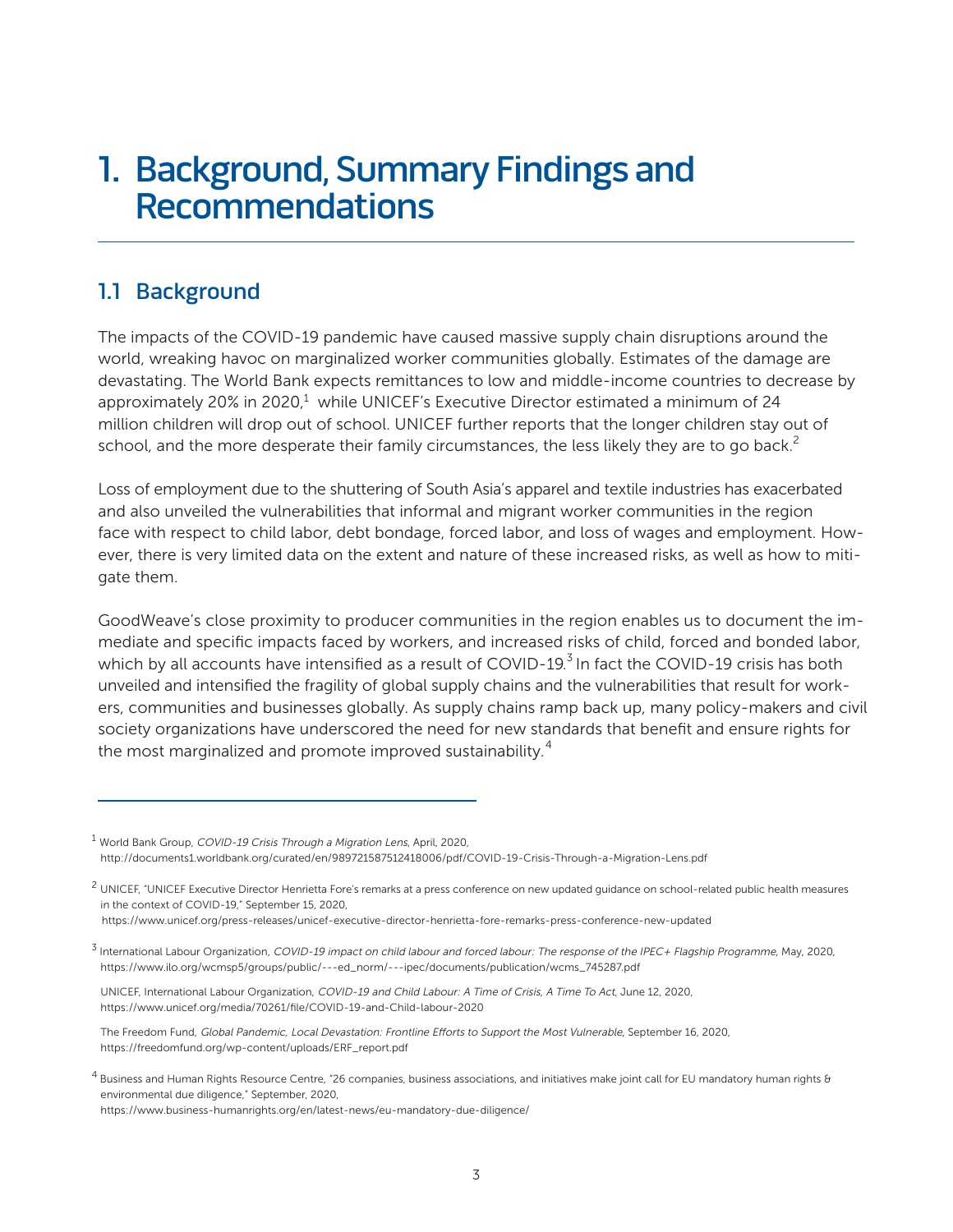The data in this report can help to inform near and long-term responses for companies sourcing in the region, as well as NGOs, governments and other stakeholders who are in a position to help workers and families facing life-threatening circumstances as a result of the pandemic. To protect the most vulnerable workers, it is critical to have actionable data, which demonstrates what is happening on the ground and what responses will be required for supply chains to be resilient during and after the COVID-19 crisis.

In particular, as companies resume and build back up sourcing from the region, the data can inform how risks have changed in their supply chains and therefore how to strengthen responsible sourcing programs. This focus is increasingly critical as voluntary and mandatory transparency and human rights due diligence laws are strengthened. At the end of April this year, the European Commission announced it will introduce mandatory human rights due diligence legislation in the first quarter of 2021 as part of a COVID-19 recovery package and the European Green Deal.<sup>5</sup> Companies will need to act now with rigor to implement deep supply chain due diligence programming that reaches beyond primary factories to outsourced, informal workers, ensuring those found in child, forced and bonded labor receive remedy and that sourcing policies and programs ensure wages, rights and protections for all workers in a company's value chain.

# 1.2 Summary Findings

This rapid research confirms that impacts of COVID-19 have resulted in extreme hardship for informal workers and their families. Documented income loss, indebtedness, school closure and migration are all indications there will be an uptick in child, forced and bonded labor conditions. For some, their very survival is at stake. Findings are summarized below with more details in section 2 of this report.

## 1) Workers have seen significant disruption to their income

Since the COVID-19 pandemic began,  $60\%$  (n = 422) of respondents have either lost their jobs entirely or seen their incomes decrease. The 40% of workers who maintained their incomes and jobs were mostly based in large manufacturing units that were still processing existing orders as of mid-June, and it is possible that many of them have since seen a decrease in their work. Apparel workers have been affected severely, with 100% (n = 42) of them either losing their jobs or having decreased incomes. The severe impact on apparel sector workers is reflective of findings from other research. A study conducted by Penn State University's Center for Global Workers' Rights found reduced demand for apparel in the first weeks of the pandemic drove mass cancellation of orders, with 51.7% of garment suppliers surveyed reporting that most or all of their orders were cancelled.<sup>6</sup> In Nepal, 95% of workers have lost their jobs or seen their incomes decrease, a more severe impact

 $^5$  Ropes & Gray, "EU Mandatory Human Rights Due Diligence Legislation to Be Proposed in Early 2021," May 26, 2020, https://www.ropesgray.com/en/newsroom/alerts/2020/05/EU-Mandatory-Human-Rights-Due-Diligence-Legislation-to-be-Proposed-in-Early-2021#:~:text=At%20the%20end%20of%20April,and%20the%20European%20Green%20Deal

<sup>6</sup> Anner, Mark, "Abandoned? The Impact of COVID-19 on Workers and Businesses at the Bottom of Global Garment Supply Chains," Penn State Center for Global Workers' Rights, March 27, 2020,

http://www.workersrights.org/wp-content/uploads/2020/03/Abandoned-Penn-State-WRC-Report-March-27-2020.pdf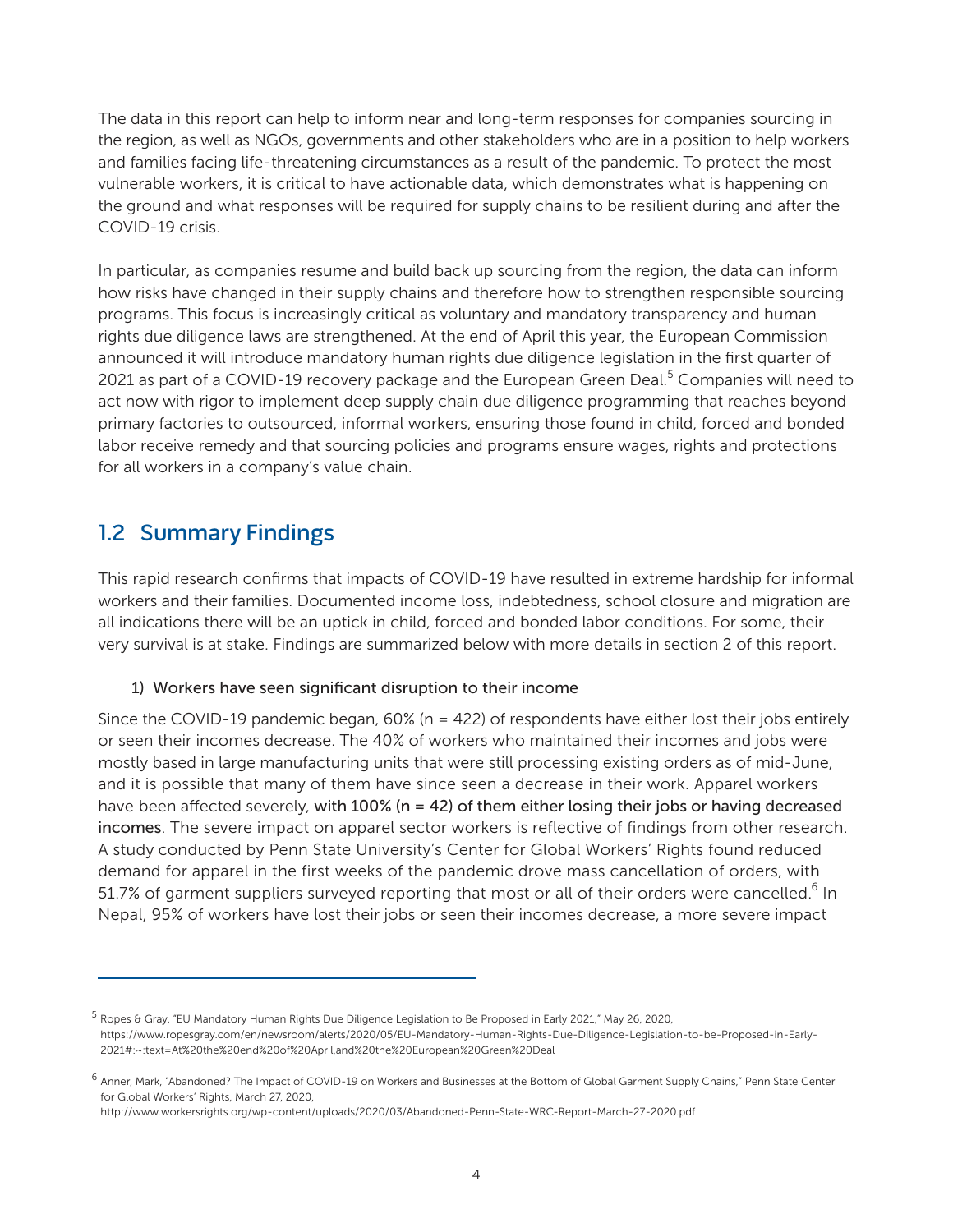than the 54% of workers in India. As noted in section 2.3, some of this disparity may be attributed to certain manufacturers in India that provided accommodation and food to migrant workers during the lockdown, and resumed production in the weeks before the research commenced, as well as continued demand for low-cost carpets produced in certain areas of India. (Pages 11-13 provide further data and analysis.)

# 2) The pandemic has exacerbated forced labor risks to workers

Nearly 1 in 4 respondents (24%) report owing debt to an employer or contractor, including 64% of respondents in Nepal, where, less than three months after the national lockdown began, indebted workers report owing an average of nearly USD 500, equivalent to over three months' income for a highly-skilled carpet worker, and over four months' income for an unskilled carpet worker. With lockdowns and restrictions continuing in both countries several months after this data was collected, it is likely that workers have struggled to resolve these debts, and possible that they have fallen deeper into debt. Taking on debt is not uncommon for workers in these sectors, but the pandemic has exacerbated the issue, given that workers who remain in their jobs, but at reduced incomes, are three times more likely to report owing debt than workers who have maintained their pre-COVID-19 incomes. Many workers, including those who are the sole providers for their families, expressed concern about their ability to repay the debts, indicating levels of desperation that put them at enhanced risk of forced labor. (Pages 13-15 provide further data and analysis.)

# 3) The combination of school closures and decreased incomes places children at increased risk of child labor

One-hundred-percent (100%) of respondents' children are out of school due to pandemic-related closures, and some children are working to alleviate family financial distress. These factors may lead to a catastrophic child labor crisis. Nearly 8 in 10 of these children were attending school every day before the COVID-19 emergency. While schools in some regions are reopening, survey data indicates children may be less likely to return to their studies. One parent acknowledged their children's income has become essential toward meeting the household's needs since the pandemic began. (Pages 17-18 provide further data and analysis.)

# 4) Females have experienced more severe impacts from the pandemic than males

Eighty-five percent (85%) of female workers surveyed have lost their jobs or experienced a decrease in income since the COVID-19 emergency began, as compared to 52% of male workers. Approximately 1 in 3 (34%) female workers reports owing debt to an employer or contractor, versus 1 in 5 (21%) male workers. Additionally, child labor rates among the children of surveyed workers reveal that prior to the pandemic, 12% of girls were engaged in child labor, compared to 6% of boys. After COVID-19 hit, 13% of girls were engaged in child labor, compared to 8% of boys. (Pages 11, 13, 15 and 18 provide further data and analysis.)

These findings show an urgent, short-term need for governments, brands and suppliers sourcing in the region, and civil society organizations to help workers with their basic needs while we address longer-term structural causes of their extreme vulnerabilities. With uncertain timelines for vaccine availability, and The World Bank estimating the 2020 global economic recession will be twice as deep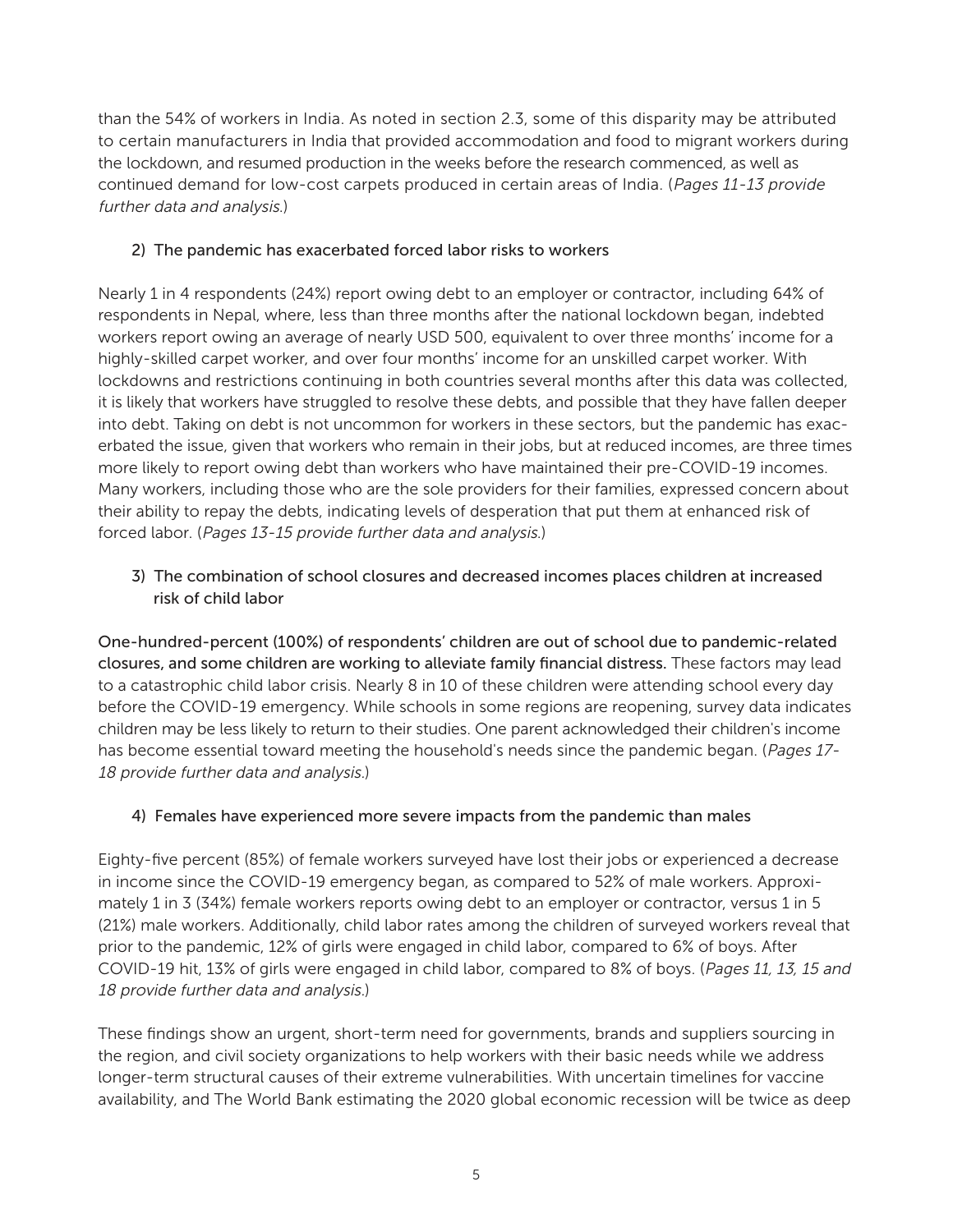as the recession caused by the 2007-2009 global financial crisis, $^7$  it may be many more months before work returns to previous levels. As production begins to ramp up, it will be important to address labor rights for all workers, living wages, ethical recruitment practices, as well as issues such as worker financial literacy and access to banking.

# 1.3 Recommendations

The recommendations below are informed by research findings provided in this report, leading worker rights coalitions and child protection agencies, $^8$  as well as GoodWeave's own experience engaging directly with workers and families while distributing relief in India, Nepal and Afghanistan.

For NGOs:

- 1) Deliver aid and essential services Amidst the economic devastation of the COVID-19 crisis, families urgently require assistance to meet nutritional, hygienic and other basic needs. Cash transfers, food and medical care are lifelines for workers, especially women, and their families in desperate circumstances.
- 2) Support workers, especially migrant workers, to acquire necessary documentation to receive relief - Lack of ID cards and/or active bank accounts prevents workers from accessing government relief programs. Targeted assistance toward establishing or activating bank accounts or registering for ID cards can help to close this gap.
- 3) Support children, especially girls, to continue learning from home As of October 2020, most schools remain closed across India and Nepal. NGOs can help children continue to learn by facilitating their access to remote learning.
- 4) Advocate for mandatory human rights for workers, living wages, and strengthened labor laws in consumer and producer countries - Conditions brought on by the pandemic create added urgency to ensure worker rights, including payment of a living wage, payment of wages during sick leave, gender equality, avoidance of forced/excessive overtime for workers still in their jobs, and health and safety policies that protect workers from exposure to the virus, while preserving their freedoms of movement and organization.<sup>9</sup>

For Companies and Brands:

1) Inform suppliers of estimated timelines for order resumption - Workers who lost their jobs expressed uncertainty about the possibility of returning to their jobs, and some noted they were told they will return to work, but not when. Brands should share information about timelines for re-engagement with suppliers, to enable good planning and ethical recruitment and employment.

<sup>&</sup>lt;sup>7</sup> Kose, Ayhan & Sugawara, Naotaka, "Understanding the Depth of the 2020 Global Recession in 5 charts," World Bank Blogs, June 15, 2020, https://blogs.worldbank.org/opendata/understanding-depth-2020-global-recession-5-charts

<sup>&</sup>lt;sup>8</sup> International Labor Rights Forum, Penn State Center for Global Workers' Rights, Business and Human Rights Resource Center, Freedom Fund, International Labour Organization and UNICEF

 $9$  Clean Clothes Campaign, International Labor Rights Forum, Maquila Solidarity Network, and Worker Rights Consortium, "Brands Must Urgently Take Steps to Minimize Impact of the Coronavirus on Garment Workers' Health and Livelihoods," March 17, 2020, https://laborrights.org/releases/brands-must-urgently-take-steps-minimize-impact-coronavirus-garment-workers%E2%80%99-health-and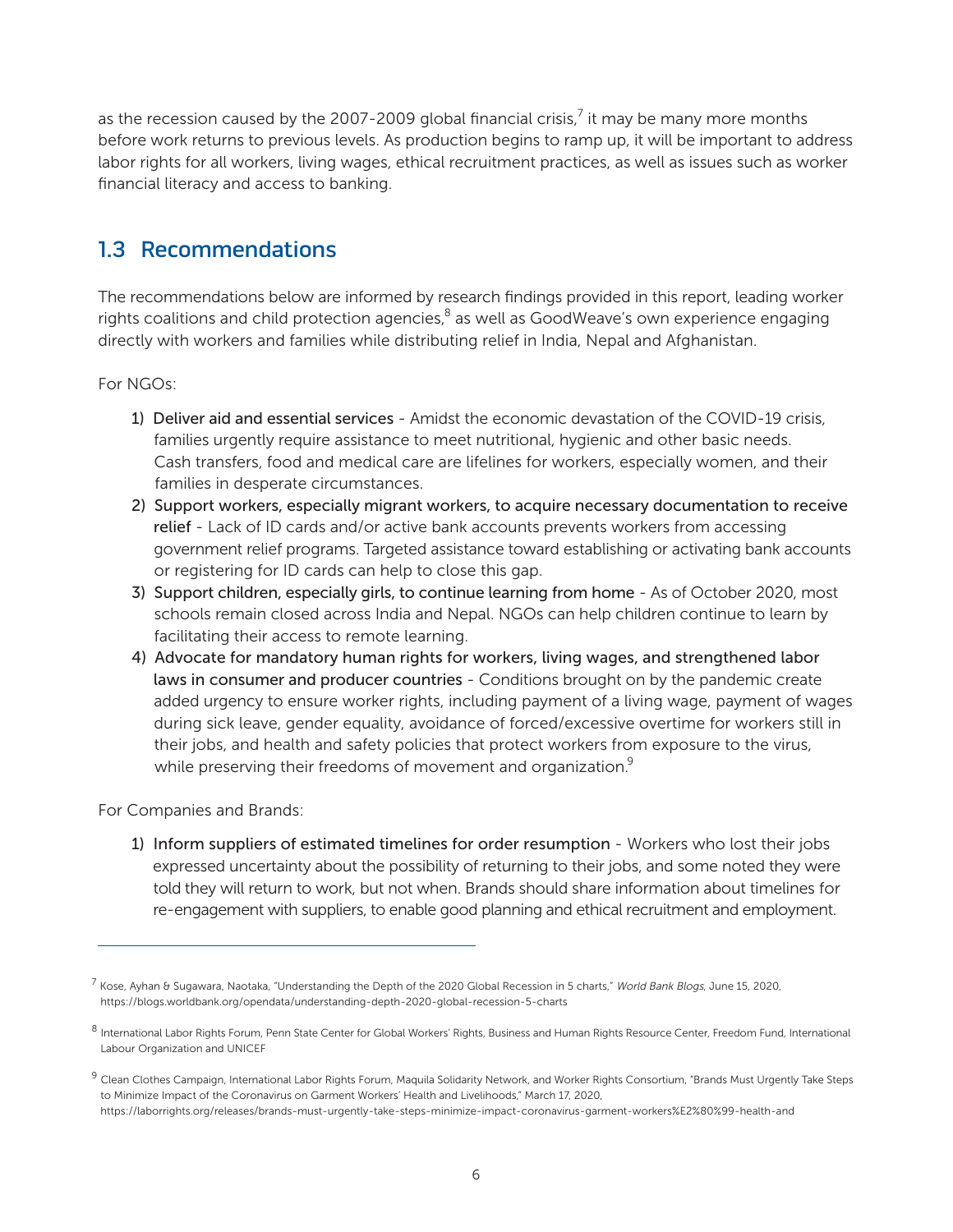- 2) Support on-ground work to provide essential relief for vulnerable workers While product orders may be limited due to the pandemic, brands can immediately help worker communities in their supply chains by supporting provision of food, health and safety resources, and other urgently needed services.
- 3) Build consumer awareness of direct impacts on workers and create opportunities for consumers to support vulnerable communities - Informing consumers about how the pandemic may be impacting the workers who bring them their goods, may motivate them to contribute to ongoing relief efforts and support the companies who can authentically demonstrate how they are supporting workers through the crisis.
- 4) Encourage suppliers to give first priority to furloughed or laid-off workers when production resumes<sup>10</sup> - Workers who have lost their jobs are anxious about how long their unemployment will last, and many others have not been told whether they will be rehired. Commitments from supply chain managers to re-engage these workers may help reduce anxiety.

## For Governments:

- 1) Continue distribution of critical relief, inclusive of informal and migrant workers Migrant workers, who often live on the premises of their employers, as well as informal workers who may not have access to banking, should be included in government aid distribution to avoid increased indebtedness to employers.
- 2) Strengthen labor laws In light of the effects of the pandemic: review and adapt lists of Hazardous Occupations and child and forced labor policies; ensure that Occupational Safety and Health systems identify dangerous work and have robust protections for adolescents;<sup>11</sup> protect workers' freedom of association and collective bargaining rights and implement all ILO conventions, $^{12}$  including Equal Remuneration; and require adherence to minimum wage laws, alongside systematic reviews of these laws.<sup>13</sup>
- 3) Enable subsidized transportation for migrant workers between workplaces and home villages Research findings confirm that since the start of the pandemic, migrant workers have travelled long distances on foot, in cramped quarters, or through other dangerous means to reach home, while others have been stranded at their worksites, lacking the means or opportunity to safely return home. Subsidizing transportation for workers and families will facilitate safe passage home and then back to work when production resumes.
- 4) Build awareness of available relief channels Workers in India and Nepal have benefitted from government relief, including food aid, employment guarantees and financial support. Information should continually be provided about available services and requirements to access them.

- <sup>12</sup> Business and Human Rights Resource Centre, Union Busting and Unfair Dismissals: Garment Workers During COVID-19, August, 2020, https://media.business-humanrights.org/media/documents/files/200805\_Union\_busting\_unfair\_dismissals\_garment\_workers\_during\_COVID19.pdf
- <sup>13</sup> Nicholson, Andrea and Davy, Deanna, "The lived realities of sustained liberation in Uttar Pradesh and Bihar, India: an evaluation of survivor experiences -Summary report," The Freedom Fund, October, 2020, https://freedomfund.org/wp-content/uploads/Sustained-liberation-India-CLEAN.pdf

<sup>&</sup>lt;sup>10</sup> Business and Human Rights Resource Centre, Union Busting and Unfair Dismissals: Garment Workers During COVID-19, August, 2020, https://media.business-humanrights.org/media/documents/files/200805\_Union\_busting\_unfair\_dismissals\_garment\_workers\_during\_COVID19.pdf

<sup>&</sup>lt;sup>11</sup> International Labour Organization, COVID-19 impact on child labour and forced labour: The response of the IPEC+ Flagship Programme, May, 2020, https://www.ilo.org/wcmsp5/groups/public/---ed\_norm/---ipec/documents/publication/wcms\_745287.pdf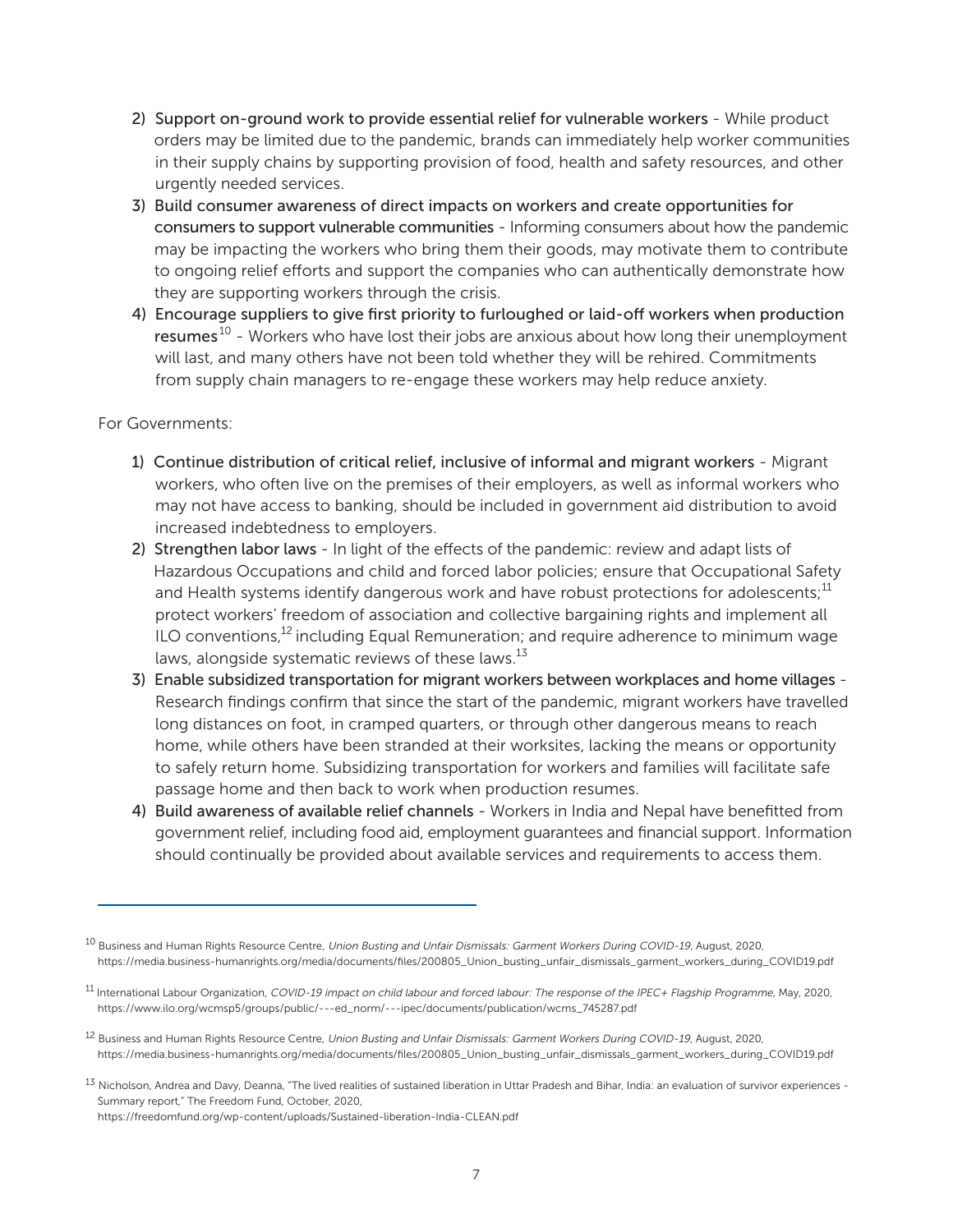- 5) Establish and enforce mandatory protections for workers At a minimum, workers should be provided personal protective equipment<sup>14</sup> and training on COVID-19 health and safety protocols. Governments should implement policies responsive to emergent needs, such as sick leave, access to health care and wage support to workers.<sup>15</sup>
- 6) Strengthen distance learning options for school-age students With school closures around the world, distance learning has become the only option for millions of children to continue their education. Curriculum should be adapted to remote instruction, and providers should utilize various methods of delivery, with priority to girls and inclusive of children who may lack the resources for web-based learning.<sup>16</sup>

# 2. Research Process, Results and Analysis

# 2.1 Research Questions, Protocols and Data Collection

To understand heightened child, forced and bonded labor risks in carpet, home textile and apparel supply chains in India and Nepal, GoodWeave developed the following research questions:

- 1) What has been the immediate impact of the COVID-19 pandemic on migrant workers in South Asia's textile industry?
	- o What economic vulnerabilities do migrant workers currently face?
	- o Are their children more likely to be engaged in child labor?
	- o Are migrant workers at greater risk for forced labor, debt bondage or human trafficking?
- 2) What has been the immediate impact of the COVID-19 pandemic on local worker communities, including home-based workers and local factory workers?
	- o What economic vulnerabilities do local workers currently face?
	- o Are their children more likely to be engaged in child labor?
	- o Are local workers at increased risk for forced labor, debt bondage or human trafficking?

Based on the research questions, GoodWeave staff in Europe, the United States, India and Nepal, with expert input from Mr. Siddharth Kara, a leading modern slavery researcher, created a questionnaire that contained 36 questions. The questionnaire was translated into the local languages of Hindi and Nepali. This report features the most significant responses to 23 of these questions.

http://www.workersrights.org/wp-content/uploads/2020/03/Abandoned-Penn-State-WRC-Report-March-27-2020.pdf

<sup>&</sup>lt;sup>14</sup> International Labour Organization, COVID-19 impact on child labour and forced labour: The response of the IPEC+ Flagship Programme, May, 2020, https://www.ilo.org/wcmsp5/groups/public/---ed\_norm/---ipec/documents/publication/wcms\_745287.pdf

<sup>&</sup>lt;sup>15</sup> Anner, Mark, "Abandoned? The Impact of COVID-19 on Workers and Businesses at the Bottom of Global Garment Supply Chains," Penn State Center for Global Workers' Rights, March 27, 2020,

<sup>&</sup>lt;sup>16</sup> Dreesen, Thomas, Akseer, Spogmai, Brossard, Matt, Dewan, Pragya, Giraldo, Juan-Pablo, Kamei, Akito, Mizunoya, Suguru, Ortiz, Javier Santiago, "Promising practices for equitable remote learning: Emerging lessons from COVID-19 education responses in 127 countries," UNICEF, May 6, 2020, https://www.unicef-irc.org/publications/pdf/IRB%202020-10%20CL.pdf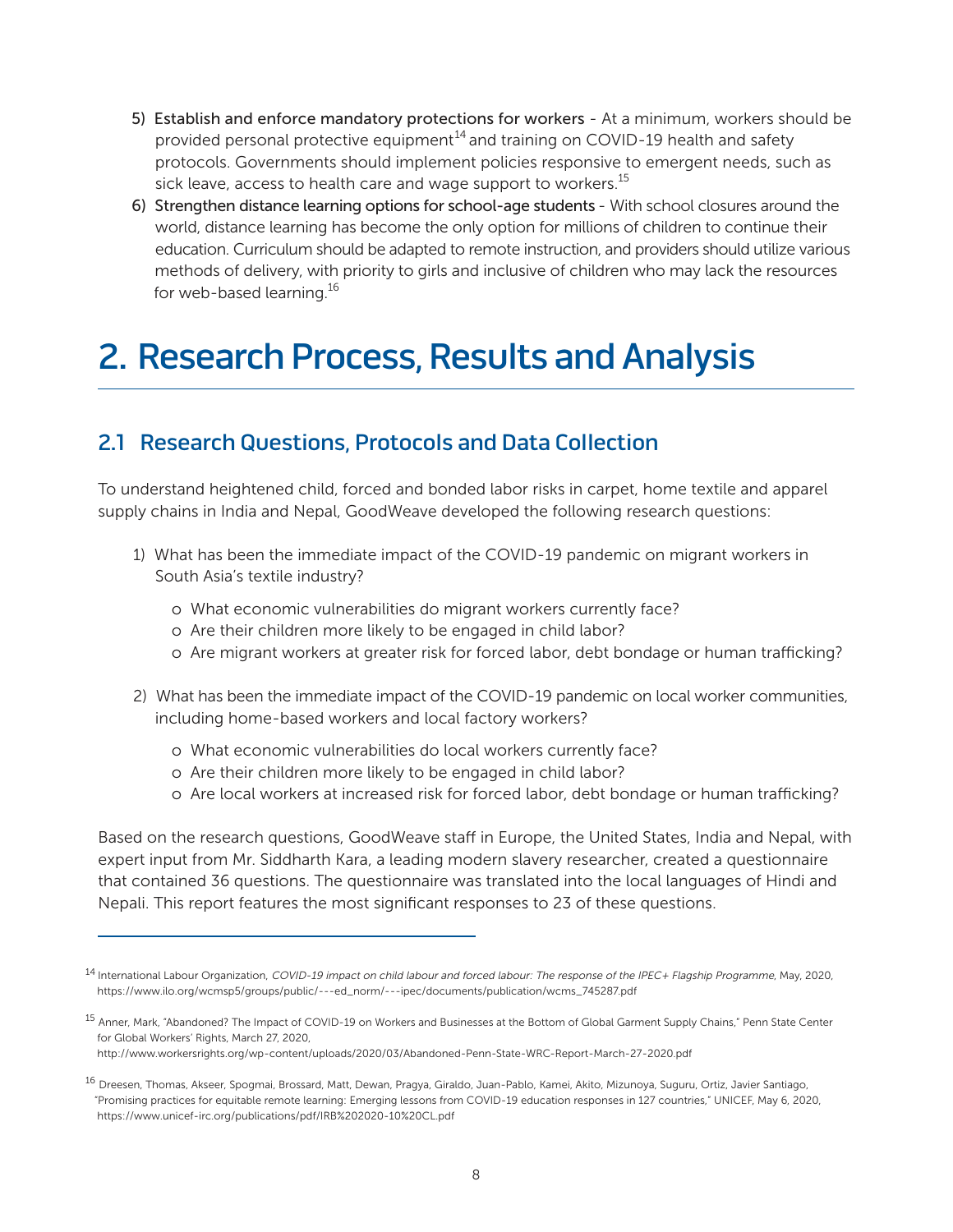The research team consisted of 22 GoodWeave staff, based in the United States (GoodWeave International), India (GoodWeave India Trust) and Nepal (GoodWeave Nepal), of which 19 were enumerators – 14 males / 5 females, 13 in India / 6 in Nepal. Enumerators in India are fluent in Hindi and enumerators in Nepal are fluent in Nepali. All interviews were conducted in local languages. The research team was trained by Mr. Kara in Institutional Review Board (IRB) aligned practices in order to protect the rights, confidentiality and welfare of the individuals who participated in the research.

The sample comprised 472 workers, 374 in India and 98 in Nepal who work within and beyond the supply chains that GoodWeave covers during its regular supply chain inspection work. In India, worker databases provided the sampling frame, from which enumerators randomly selected individuals to call. In Nepal, 13 suppliers provided 60 worker names and phone numbers to be combined with names and numbers within GoodWeave's database.

The enumerators reached 425 workers, of whom 422 consented to be interviewed, a refusal rate of 1%. (Data on respondent demographics is outlined in section 2.2.)

Data collection occurred through telephone interviews from June 9-July 8, 2020. At the start of each phone call, in line with IRB practices, enumerators read an informed consent script that described the research project, voluntary nature of participation, and data confidentiality protocols. Respondents were not interviewed if they did not provide consent. During the interview, enumerators read from the questionnaire form and recorded responses in the form. Enumerators were trained to speak conversationally and record personal stories or quotes that conveyed the respondents' experiences in connection to the COVID-19 emergency. Interviews were anonymized, and enumerators did not record or request any personally identifying information. Completed questionnaires and the database are kept in a secure server accessible to only two staff. All paper files and notes were destroyed.

# 2.2 Respondent Demographics

## Overview of age, gender, sector of employment, migrant/local worker, location

The 422 respondents comprise 361 workers from India (86%) and 61 from Nepal (14%) representing the percentage of workers within the supply chains regularly assessed by GoodWeave. The division of migrant and local laborers is 50% each, with men comprising 74% and women 26%, due to the male dominated migrant workforce in India's carpet sector. The breakdown by sector is 90% carpet and home textiles workers, and 10% apparel workers. (Further detail is provided in Tables 1-2 and Charts 1-3.)

| Country      |     |        |    |    | Bhadohi   Bhaktapur   Jaipur   Jaunpur   Kathmandu   Lalitpur   Mirzapur   Noida   Panipat   Varanasi   Total |    |    |     |     |     |     |
|--------------|-----|--------|----|----|---------------------------------------------------------------------------------------------------------------|----|----|-----|-----|-----|-----|
| India        | 18% |        | 8% | 1% |                                                                                                               |    | 9% | 13% | 23% | 14% | 86% |
| <b>Nepal</b> |     | $<1\%$ |    |    | 11%                                                                                                           | 3% |    |     |     |     | 14% |

Table 1 Sample, by country and city,  $n = 422$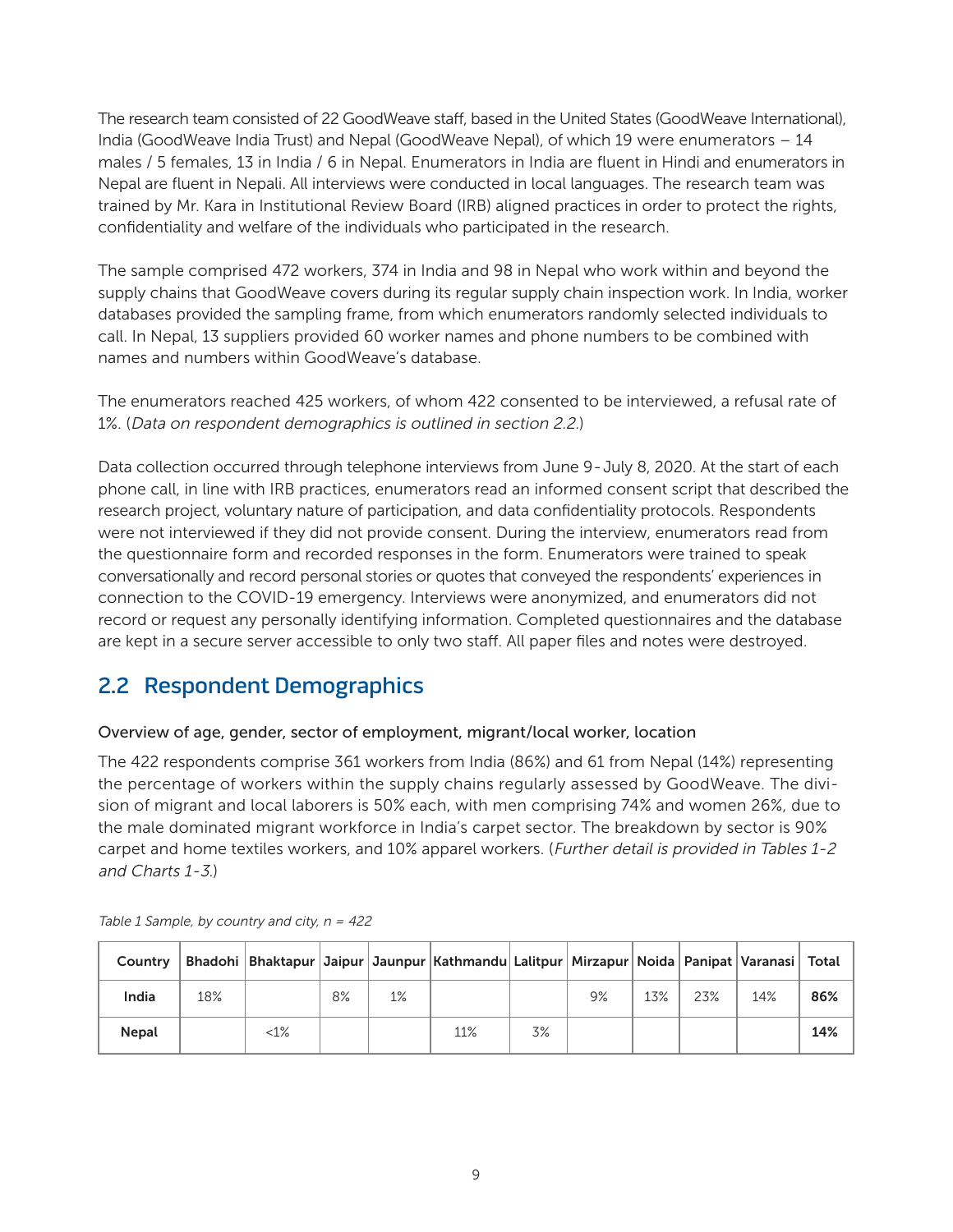Chart 1 Age Chart 2 Country and gender





### Table 2 Sample, by gender and age group,  $n = 422$

| Gender       | $18 - 29$ | $30 - 39$ | $40 - 49$ | $50 - 59$ | $60+$ | <b>Total</b> |
|--------------|-----------|-----------|-----------|-----------|-------|--------------|
| <b>Total</b> | 26%       | 34%       | 28%       | 10%       | 2%    | 100%         |
| Male         | 18%       | 23%       | 23%       | 8%        | 2%    | 74%          |
| Female       | 8%        | 11%       | 5%        | 2%        | 0%    | 26%          |

### Chart 3 Sector and worker type

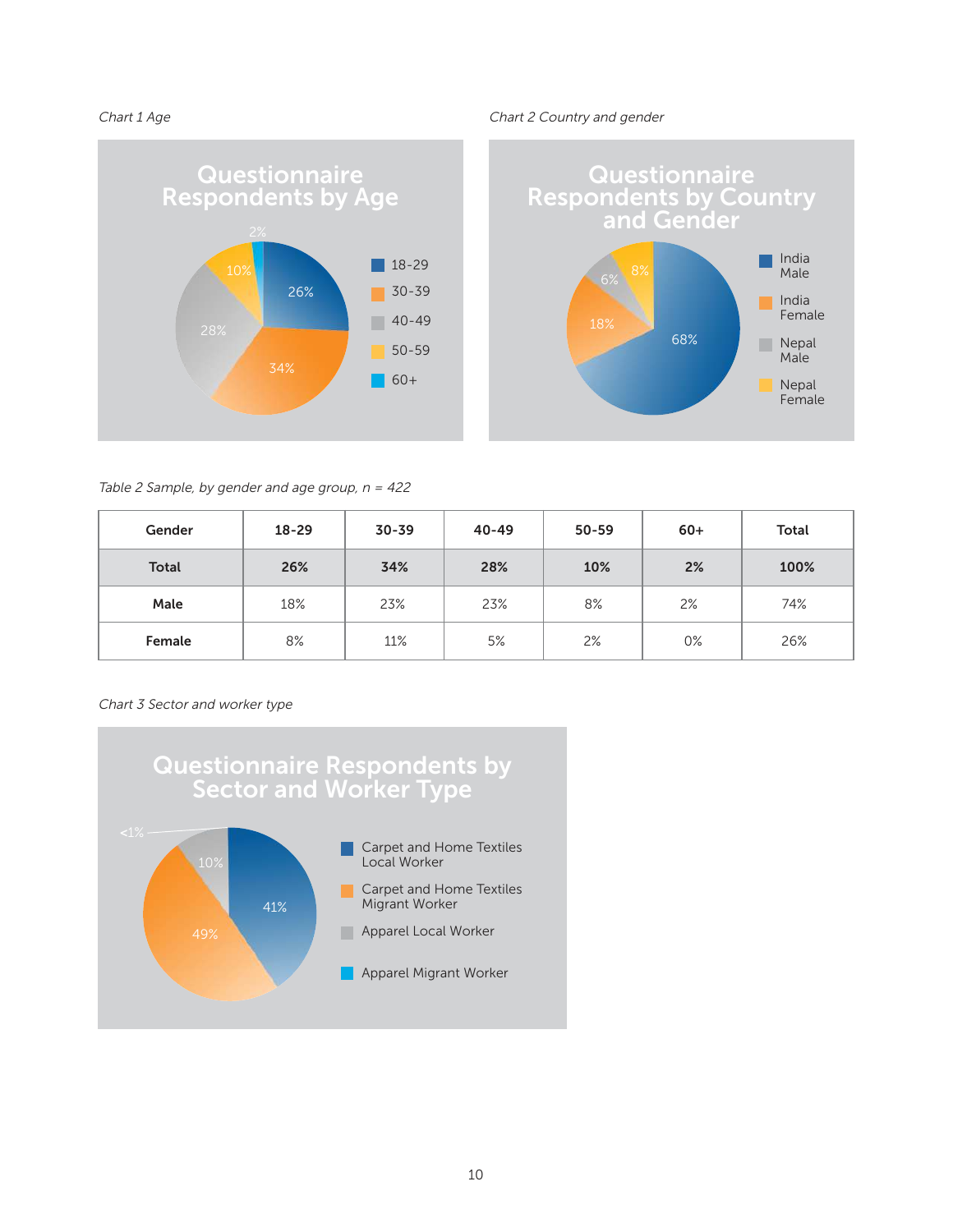# 2.3 Results of Questionnaire Section 2: Work before and after COVID-19

Job/order loss, income and work volume

- Worker income has been heavily impacted by the COVID-19 crisis. Overall, 60% of respondents are in the same jobs with reduced incomes compared to before the emergency began, or have lost their jobs entirely. This includes 23% who have lost their jobs and 37% who are in the same jobs with reduced incomes (Table 3).
- The most severely impacted groups are
	- o migrant workers 7 in 10 (70%) are earning less income in the same jobs or have lost their jobs (Table 3);
	- o apparel workers 5 in 6 workers (83%) have lost their jobs, and the remaining 1 in 6 is still in the same job, but with reduced income (17%). Comparatively 16% of carpet and home textile workers have lost their jobs, and another 39% are still in the same jobs, but with reduced incomes (Table 4); and
	- o women within the carpet sector, 3 in 4 women (76%) lost their jobs or are in the same jobs but with reduced incomes, compared to 2 in 4 men (50%) (Table 5).

"I did not receive any work orders during the lockdown and as a result, my income is now zero." – Female apparel worker, India

"I worked as a master in the pit loom section of the factory. COVID-19 has a huge impact on my earnings, I used to earn 20,000-25,000 rupees every month before lockdown, but after lockdown, work orders have reduced and income has also decreased." – Male carpet worker, India

- In Nepal, nearly all respondents (95%) are in the same jobs with reduced incomes, or have lost their jobs entirely (Chart 4). Migrant workers, who comprise 87% of respondents in Nepal, have encountered increasingly difficult financial situations since the COVID-19 emergency began.

"I am the only earner in my family. My husband went to Malaysia and married… another lady… I am staying with my two children and looking after them... I have just started to work since the lockdown and orders are [much fewer]. I am worried about how I and my children can survive."

– Female migrant carpet worker, Nepal

"I am waiting for order… therefore I did not leave. If within one month if I [do] not get an order, I and my family will starve." – Male migrant carpet worker, Nepal

- 42% of workers in India report they have maintained the same jobs and income levels since the COVID-19 emergency began (Chart 4). Most of these workers are in Panipat and Varanasi, where factories and sub-contracting units resumed operations in the weeks before GoodWeave's research began. During the lockdown, their employers provided food and housing. In these cities, only 3% of workers report losing their jobs, compared to 31% of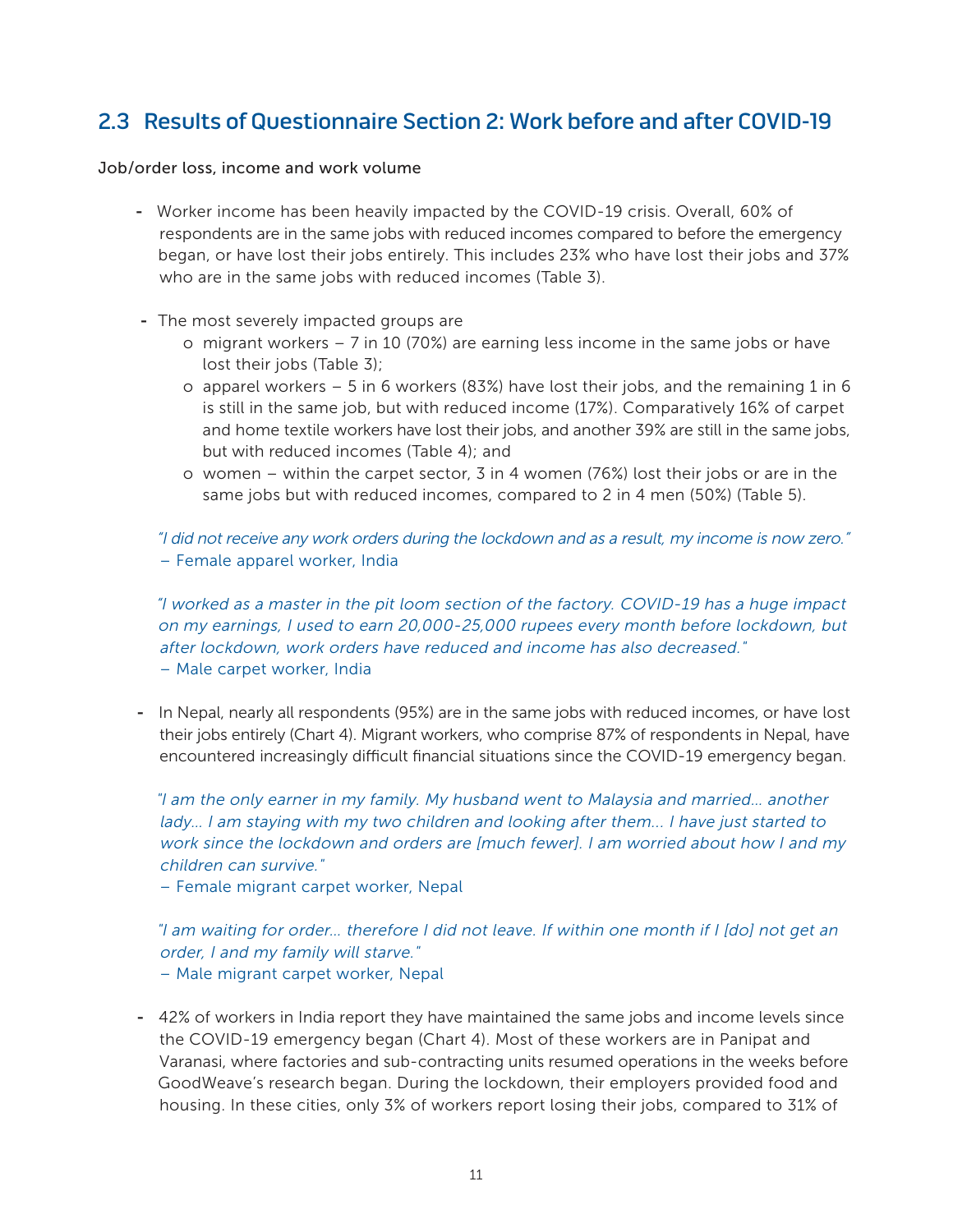carpet workers in other Indian cities. In addition, employers in Panipat produce lowerpriced products, which happened to continue to sell well during the pandemic as European and North American consumers sheltered in place and sought to improve their surroundings.

"Our employer asked us to stay in the dorm and… extended his support by providing food and other necessities with his own resources." – Male carpet worker, India

| <b>Worker Type</b><br>Lost Job<br>n |     |     | Kept Job, Reduced Income | Kept Job, Same Income | Kept Job. More Income |
|-------------------------------------|-----|-----|--------------------------|-----------------------|-----------------------|
| All                                 | 422 | 23% | 37%                      | 37%                   | 3%                    |
| Local                               | 212 | 25% | 25%                      | 49%                   | 1%                    |
| Migrant*                            | 210 | 21% | 49%                      | 25%                   | 6%                    |

Table 3 Job loss and income difference since COVID-19 emergency, by worker type

\* Due to rounding, percentage values for migrant workers do not add up to 100%.



Chart 4 Job and income, by country

Table 4 Job loss and income difference since COVID-19 emergency, by sector

| Sector                                | n   | Lost Job | Kept Job, Reduced Income | Kept Job, Same Income | Kept Job. More Income |
|---------------------------------------|-----|----------|--------------------------|-----------------------|-----------------------|
| All                                   | 422 | 23%      | 37%                      | 37%                   | 3%                    |
| Carpet<br>and Home<br><b>Textiles</b> | 380 | 16%      | 39%                      | 41%                   | 4%                    |
| Apparel                               | 42  | 83%      | 17%                      | 0%                    | 0%                    |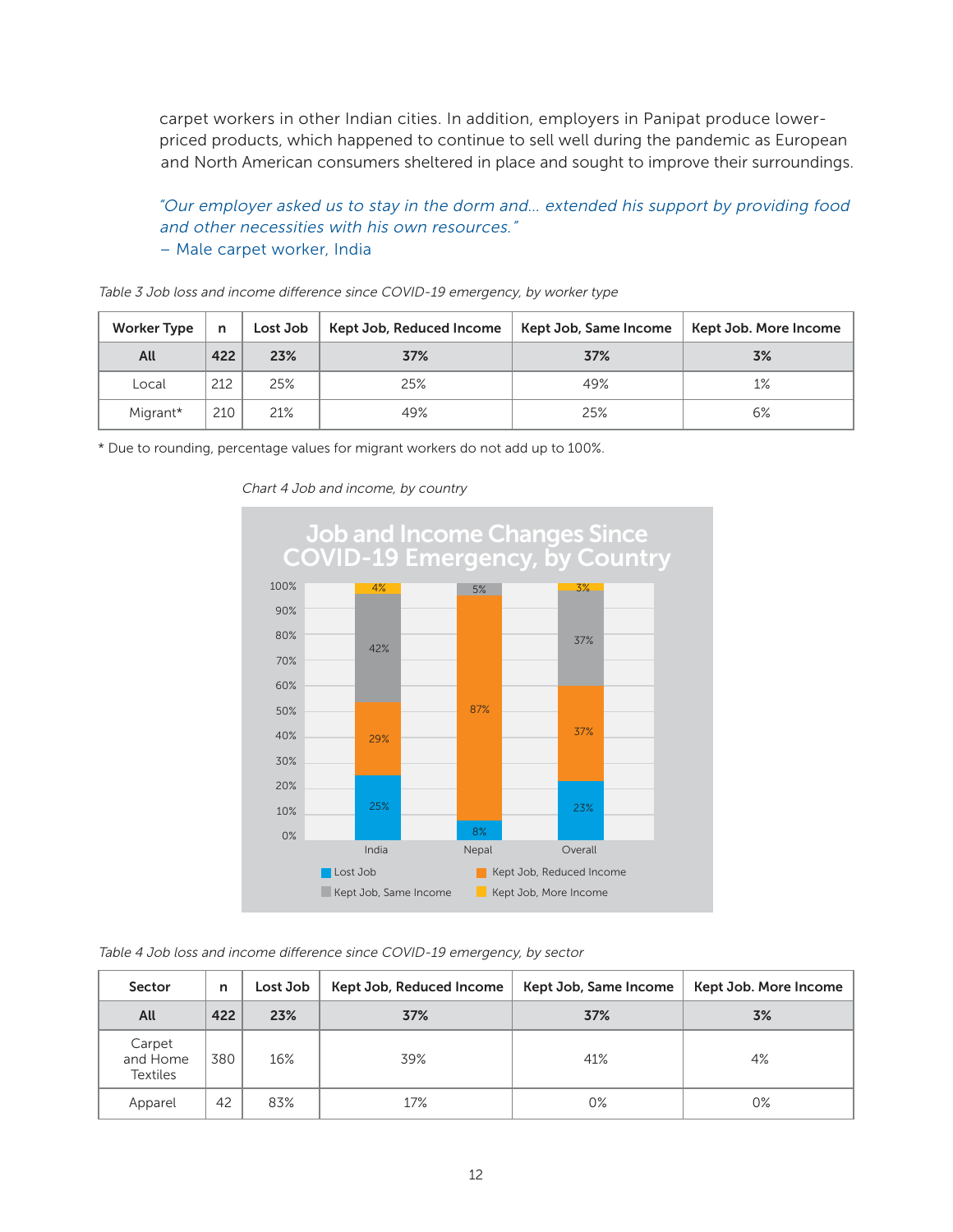| Gender/Sector                         | n   | Lost Job | Kept Job, Reduced Income | Kept Job, Same Income | Kept Job. More Income |
|---------------------------------------|-----|----------|--------------------------|-----------------------|-----------------------|
| All                                   | 422 | 23%      | 37%                      | 37%                   | 3%                    |
| Male*                                 | 313 | 19%      | 33%                      | 47%                   | 2%                    |
| Carpet<br>and Home<br>Textiles*       | 307 | 17%      | 33%                      | 47%                   | 2%                    |
| Apparel                               | 6   | 100%     | $0\%$                    | $0\%$                 | $0\%$                 |
| Female                                | 109 | 35%      | 50%                      | 9%                    | 6%                    |
| Carpet<br>and Home<br><b>Textiles</b> | 73  | 12%      | 64%                      | 14%                   | 10%                   |
| Apparel                               | 36  | 81%      | 19%                      | $0\%$                 | $0\%$                 |

Table 5 Job loss and income difference since COVID-19 emergency, by gender and sector

\* Due to rounding, percentage values for male workers and carpet and home textiles workers do not add up to 100%.

## Migrant workers who returned home

- Among the 21% of migrant workers who lost their jobs, 91% traveled home (Table 6).
- Some of the migrant workers described very difficult journeys home.

Both started their journey by moving the first 15 kilometers by foot... Then they found a truck driver who agreed to drop them… but asked them to pay 720 rupees each as travel fare. They travelled hidden in the middle of luggage for two consecutive days with only one meal. – Enumerator notes, India

| <b>Worker Status</b>             | n   | <b>Returned Home</b> | <b>Remained in City of Work</b> |
|----------------------------------|-----|----------------------|---------------------------------|
| All Migrant Workers              | 210 | 19%                  | 81%                             |
| Migrant Workers<br>Who Lost Jobs | 44  | 91%                  | 9%                              |

## Back wages owed and/or debt to employers

- 1 in 4 workers owes debt overall, but workers in Nepal are over three times more likely to owe debt than those in India (Table 7). Proportionally higher representation of migrant workers in Nepal's sample (87% Nepal / 43% India) accounts for part of this discrepancy, but even among only migrant workers, nearly 7 in 10 in Nepal owe debt, compared to nearly 3 in 10 in India. In addition, workers surveyed in Nepal do not have access to government-supported financial relief programs while 36% do in India. Businesses selling carpets and home textiles also report that ongoing orders have continued into India at a much more steady rate than to Nepal.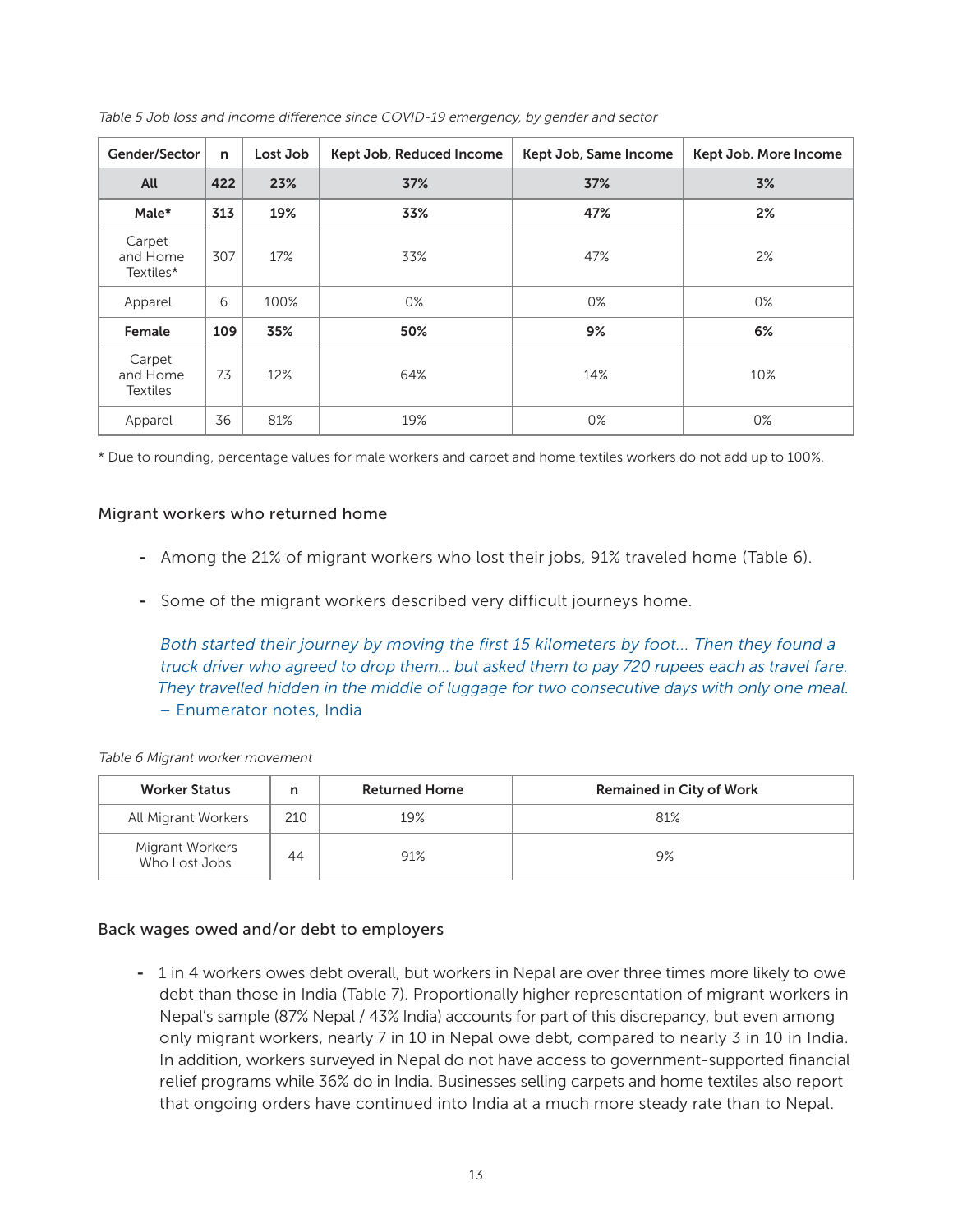- Workers in Nepal are also in greater debt than those in India. Less than three months after the nationwide lockdown was implemented, Nepali workers who report having debt owe an average of nearly USD 500, equivalent to over three months' income for skilled carpet workers, and over four months' for unskilled workers. By comparison, Indian workers, who report having debt owe an average of nearly USD 200 (Table 7), equivalent to about one month's income for skilled carpet workers, and about two months' income for unskilled workers. Several factors likely contribute to this discrepancy:
	- o The aforementioned job and income loss disparities between India and Nepal, in that workers who lose all, or a significant amount of their income are more likely to take on increased debt to cover their expenses;
	- o A far greater likelihood of underpayment of wages in Nepal, where 4 in 5 workers (79%) reported their employer owes them wages, compared to only 1 in 12 (8%) in India. Most workers who are owed wages in Nepal reported an amount between NPR 10,000-25,000 (USD 84-211), or roughly .75-2 months pay for unskilled workers;
	- o As shown in section 2.6, while more than 1 in 5 workers in India has an additional non-family source of income, only 6% of workers in Nepal do, making them more likely to borrow when income from their primary job dwindles.
- Workers who kept their jobs, but are earning less income have become more reliant on debt than those whose incomes have not decreased. They are three times more likely to owe debt than workers whose incomes have not decreased (42% versus 14%) (Table 8), significantly increasing their risk of entering into forced labor.
- Many respondents explained their lost income has resulted in increased debt and doubted their ability to repay these mounting debts.

"I have taken an advance of 60,000 rupees, but at present orders are very low. My employer said he will not pay us but will give us carpets… After completing two carpets, one will be for our employer and the other will be for me. The most critical situation is that I used to buy food supplies on credit, but now the shopkeeper stopped giving us credit." – Male carpet weaver, Nepal

"I came from village to earn money and enroll my son in school in February. I have taken an advance of 40,000 rupees before starting weaving. But immediately after a month the lockdown started and work was on hold. I again took 25,000 rupees during lockdown for my food. Now I am worried, my work is less, income is less, how can I repay my advance?" – Male migrant carpet weaver, Nepal

"I didn't have work for two and a half months. My husband used to work as a daily wage worker in construction. He too could not work due to the lockdown. I have to pay 6,700 rupees house rent monthly and could not pay it since three months. I have taken an advance of 10,000 rupees but I am suffering now. How can I repay my advance and house rent if there will be no work?"

– Female migrant carpet weaver, Nepal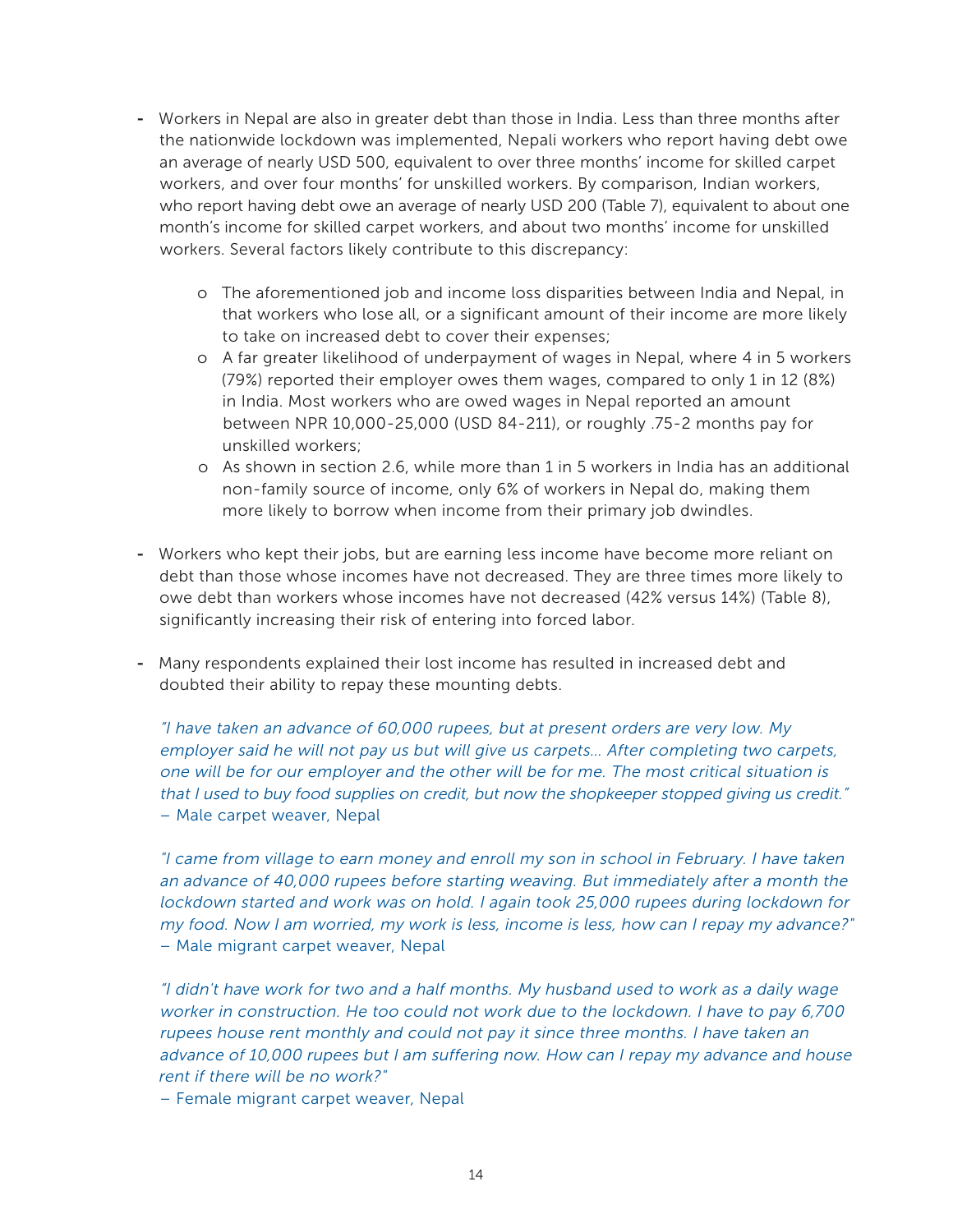- As detailed above, 60% of respondents have lost their jobs or are earning less income. Of this group, 31% owe debt to an employer or contractor. Overall, 1 in 5 respondents (19%) has lost their job or is earning less income, and owes debt.

It is almost impossible for him to arrange food, milk for four [family] members… without any work or earnings, so he asked his employer for an advance, which he will pay back by making deductions from his wages on a monthly basis when work resumes. – Emumerator notes, Male carpet worker, India

- Migrant workers are more likely than local workers to owe debt. 38% of migrant workers owe debt, compared to 1 in 10 (11%) local workers.
- Female workers are more likely to owe debt than male workers. 1 in 3 female workers (34%) owes debt, compared to 1 in 5 male workers (21%).

| Country/<br><b>Worker Type</b> | n   | <b>Owes Debt</b> | Does Not Owe Debt | <b>Average Amount Owed</b> |
|--------------------------------|-----|------------------|-------------------|----------------------------|
| All                            | 418 | 24%              | 76%               |                            |
| India                          | 357 | 18%              | 82%               | INR 14,183 (USD 192)**     |
| Local                          | 200 | 10%              | 90%               |                            |
| Migrant                        | 157 | 27%              | 73%               |                            |
| Nepal                          | 61  | 64%              | 36%               | INR 56,730 (USD 481)***    |
| Local                          | 8   | 38%*             | 63%*              |                            |
| Migrant                        | 53  | 68%              | 32%               |                            |

Table 7 Debt owed, by country and worker type

\* Due to rounding, percentage values for local workers in Nepal do not add up to 100%.

\*\* In India, wage data collected by GoodWeave in 2020 shows that wages for carpet workers average between INR 6,955 (USD 95) per month (unskilled carpet production workers) and INR 12,523 (USD 171) per month (skilled carpet workers). For apparel / fashion jewelry workers, the average monthly income is between INR 4,368 (USD 58) (semi-skilled bead workers in Uttar Pradesh) and INR 15,600 (USD 209) (semi-skilled repairing and packing workers in the Delhi region).

\*\*\* In Nepal, unskilled carpet production workers earn approximately the minimum wage of NPR 13,450 (USD 113) per month. Wage data collected by GoodWeave shows that skilled carpet workers earn an average of NPR 18,098 (USD 153) per month.

Table 8 Debt owed, workers who did not lose job, by income level change

| Income Level Change                | n   | <b>Owes Debt</b> | Does Not Owe Debt |
|------------------------------------|-----|------------------|-------------------|
| All                                | 326 | 27%              | 73%               |
| Kept Job, No<br>Decrease in Income | 170 | 14%              | 86%               |
| Kept Job, Less Income              | 156 | 42%              | 58%               |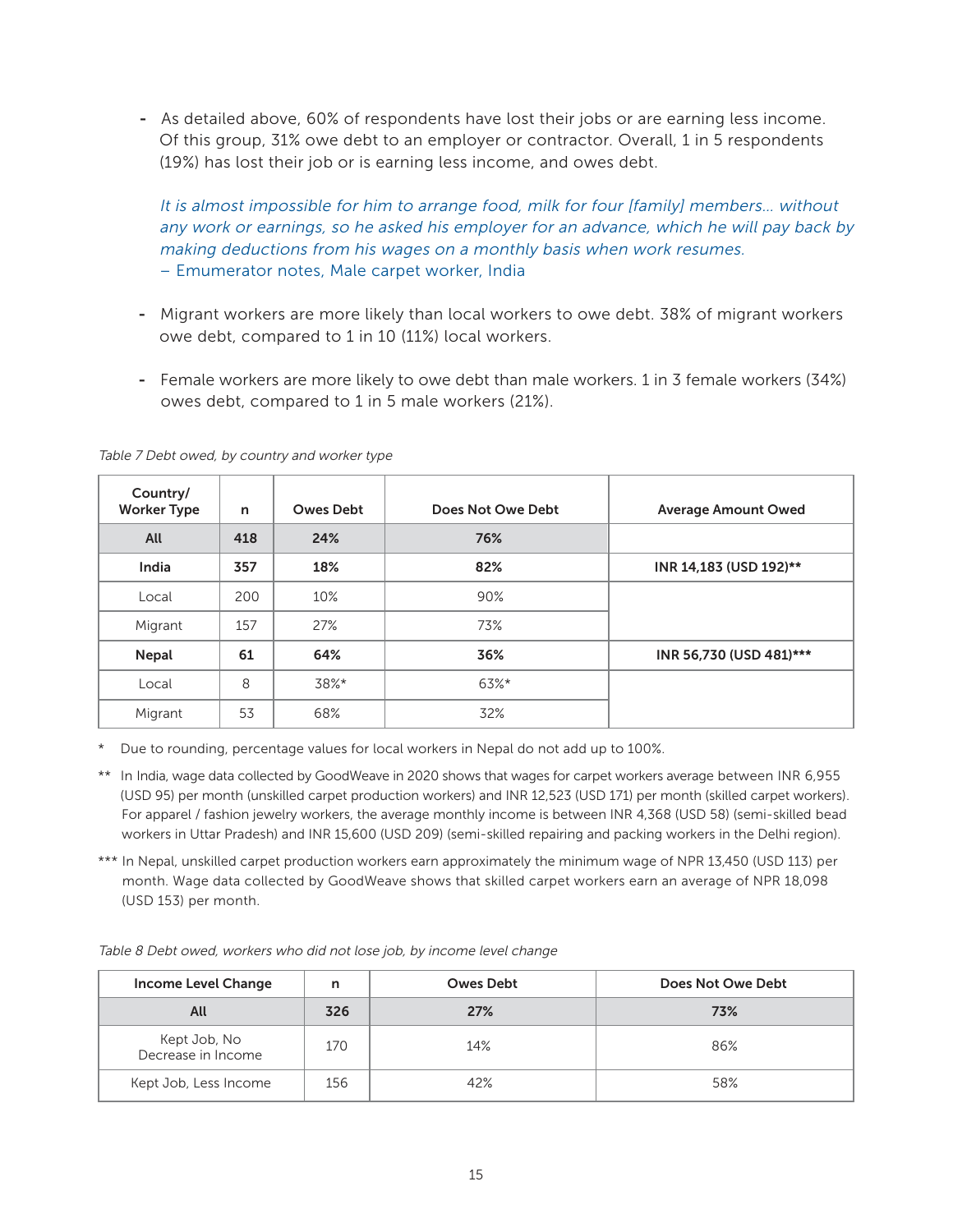# 2.4 Results of Questionnaire Section 3: New work since COVID-19

## Job loss followed by new orders or employment and associated trends or orders

- Respondents who have lost their jobs have struggled to find replacement work. Among those who lost their jobs, 77% remain without work, and only 7% are currently employed with the same or greater volume of work as they had before the COVID-19 emergency (Table 9). Agriculture and day labor are the most common forms of employment for those who have regained employment.
- Apparel workers appear to have the greatest difficulty finding work. All but one of 35 apparel workers (or 97%) who lost their jobs remain without work (Table 10).
- Respondents who have been told they will return to work are nonetheless feeling compelled to find income while they wait to return to their previous jobs. Of the few respondents who have found other work since losing their jobs, 76% say their previous employer has told them they will return to work, whereas only 43% of those who remain jobless have been told they will return to work (Table 11).
- 1 in 7 workers who regained employment took a loan associated with their new job, and is now working in the job to pay off the loan. While only 22 respondents fall into this category, it is still important to note.

Table 9 Among workers who lost jobs, work volume per week

| <b>Hours Worked</b> | <b>No Work</b> | <b>More Hours</b> | <b>Fewer Hours</b> | <b>Same Amount of Hours</b> | No Response                 |
|---------------------|----------------|-------------------|--------------------|-----------------------------|-----------------------------|
| % Of Workers        | フフロノ<br>//o    | 4%                | 15%                | 70/<br>$J/\circ$            | 10 <sub>1</sub><br>$\pm$ /0 |

| Sector                      | <b>Currently Working</b> | <b>Seeking Work</b> | <b>Not Working/Not Seeking Work</b> |
|-----------------------------|--------------------------|---------------------|-------------------------------------|
| All                         | 23%                      | 43%                 | 34%                                 |
| Carpet and<br>Home Textiles | 34%                      | 38%                 | 28%                                 |
| Apparel                     | 3%                       | 51%                 | 46%                                 |

Table 10 Current work status among workers who lost their job, by sector

Table 11 Current work status among workers who lost their job, by expectation of return to previous job

| <b>Work Status</b>       | <b>Employer Has Told Worker They Will Return</b> | <b>Employer Has Not Told Worker They Will</b><br><b>Return/Worker Doesn't Know</b> |
|--------------------------|--------------------------------------------------|------------------------------------------------------------------------------------|
| <b>Currently Working</b> | 76%                                              | 24%                                                                                |
| Not Working              | 43%                                              | 57%                                                                                |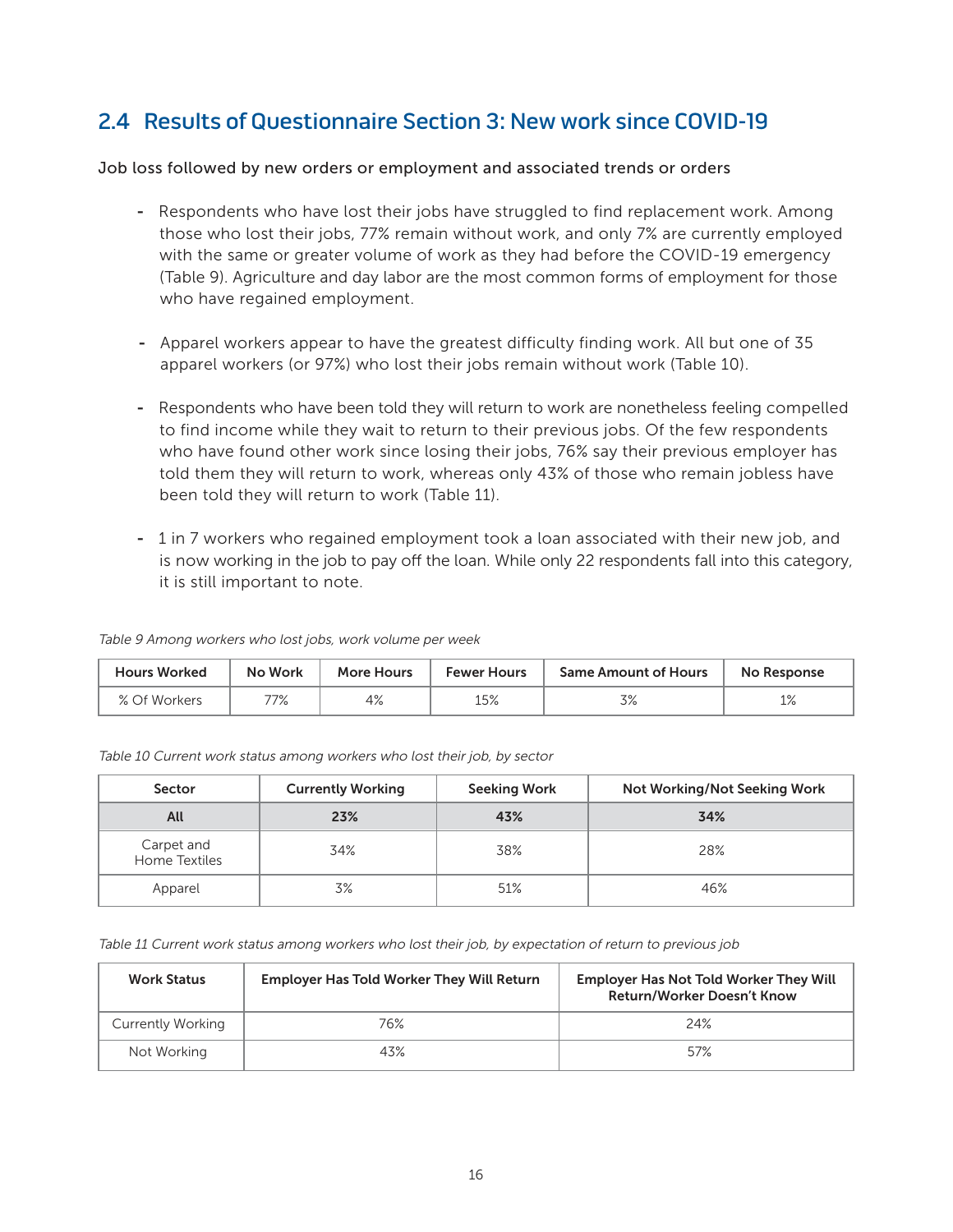# 2.5 Results of Questionnaire Section 4: Children's activity

## How COVID-19 impacted school attendance for all children of survey respondents

- Due to school closures, no children are attending school. This has caused a significant disruption for the nearly 8 in 10 children (age 5-17) who were going to school every day before the COVID-19 emergency (Table 12).
- Though most schools remain closed across India and Nepal as of October 2020, some have begun to reopen with reduced capacity and instruction time. As schools reopen, families facing economic hardship caused by the COVID-19 crisis may deprioritize education in order to meet basic needs, and external support may be critical to ensure children again have access to education.

| <b>Time Period</b>                    | Gender | <b>Every Day</b> | 3-4 Days/Week | 1-2 Days/Week | <b>Never</b> |
|---------------------------------------|--------|------------------|---------------|---------------|--------------|
| Month Before<br>COVID-19<br>Emergency | All    | 79%              | 8%            | 2%            | 11%          |
|                                       | Female | 74%              | 9%            | 3%            | 14%          |
|                                       | Male   | 84%              | 7%            | $1\%$         | 8%           |
| Most Recent<br>Month<br>(May-June)    | All    | $0\%$            | $0\%$         | $0\%$         | 100%         |
|                                       | Female | $0\%$            | $0\%$         | $0\%$         | 100%         |
|                                       | Male   | $0\%$            | $0\%$         | $0\%$         | 100%         |

Table 12 School attendance in the month prior to COVID-19 emergency, by gender

## Children of respondents who were working before the COVID-19 emergency versus after

- Although children are not attending school, there has not yet been a clear shift into the workforce (Tables 13 and 14). This is likely because the pandemic has resulted in reduced orders for carpets, home textiles and apparel in South Asia.

"Sometimes my girls use to help in our work. We are a very poor family and have no other source of income… When the lockdown was announced, all our orders were suspended and the supplier blocked our payment."

- Female apparel worker, India
- During the time that the children have been out of school, many of their families have spent savings or borrowed money, as explained in previous sections. Due to the financial strain the virus has caused their families, many of these children are at increased risk of engaging in child labor when work becomes available.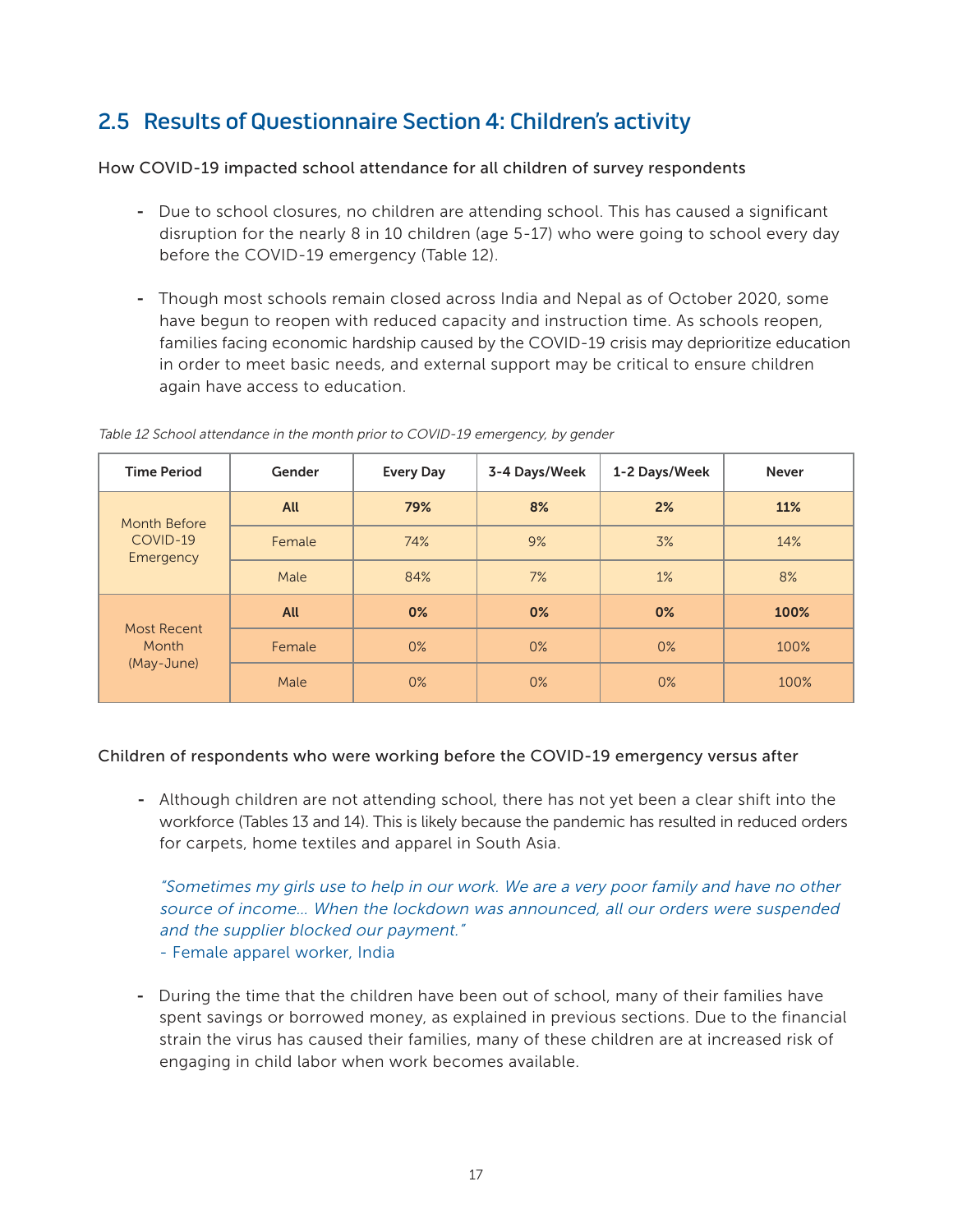"When the family's financial situation deteriorated, my elder son started selling fruits and vegetables and then the younger son also started… The daily house expenses are running from their earnings."

– Male apparel worker, India

| <b>Time Period</b>                     | Gender     | <b>Child is Working</b> | <b>Child is Not Working</b> |
|----------------------------------------|------------|-------------------------|-----------------------------|
| <b>Before</b><br>COVID-19<br>Emergency | <b>All</b> | 9%                      | 91%                         |
|                                        | Female     | 12%                     | 88%                         |
|                                        | Male       | 6%                      | 94%                         |
| <b>Since</b><br>COVID-19<br>Emergency  | <b>All</b> | 10%                     | 90%                         |
|                                        | Female     | 13%                     | 87%                         |
|                                        | Male       | 8%                      | 92%                         |

Table 13 Children's work before and since the COVID-19 emergency, by gender

Table 14 Children's work transitions, before and since the COVID-19 emergency

|                     | n   | Did Not Work Before<br><b>COVID or Currently</b> | <b>Worked Before</b><br><b>COVID and Currently</b> | <b>Stopped Work</b><br>Since COVID | Began Work<br>Since COVID |
|---------------------|-----|--------------------------------------------------|----------------------------------------------------|------------------------------------|---------------------------|
| <b>All Children</b> | 614 | 89%                                              | 7%                                                 | 1%                                 | 3%                        |

# 2.6 Results of Questionnaire Section 5: Income and banking

## Workers with alternative sources of income

- 43% of respondents do not have a source of income other than their carpet, home textile or apparel jobs (Table 15). This has created concern among many respondents about meeting basic needs.

"I alone [am] the bread earner of my family as my husband died five years ago. I have responsibilities of all three children and due to lockdown I have very little work." – Female carpet worker, Nepal

- An additional 36% of respondents have income provided by another family member (Table 15), but many respondents indicated these circumstances are unsustainable.

"When there was no expectation of getting any work… we were forced to ask our relatives for monetary help… If it continues for a long time then I don't know how we will manage our food and requirements."

– Female apparel worker, India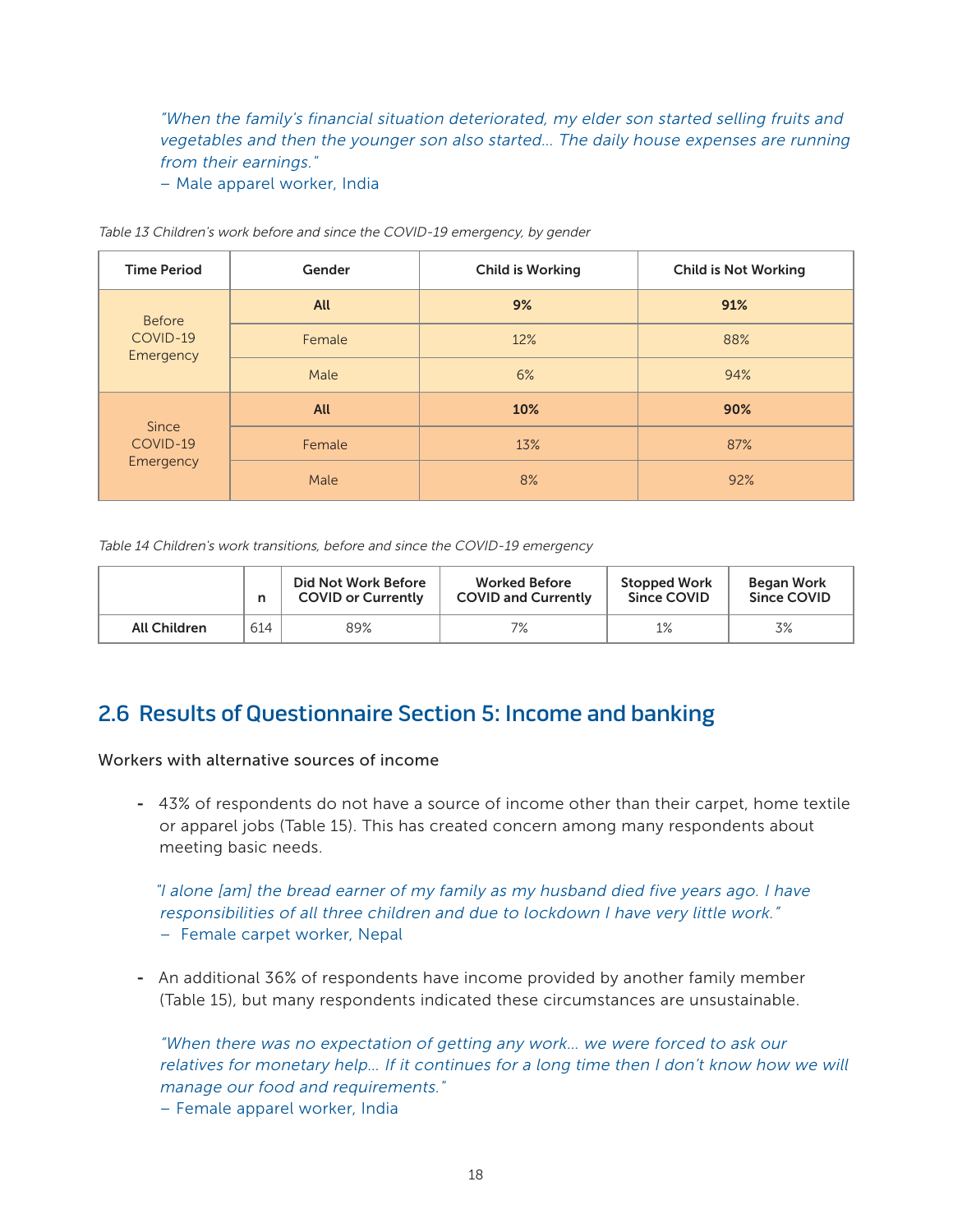"Somehow, we are managing with our life with the earning of another family member, but he is also not getting work regularly."

- Male apparel worker, India
- Nearly 8 in 10 respondents (Table 15) in Nepal receive income from other family members, a much higher prevalence than respondents in India, where 3 in 10 respondents do so. Several respondents in Nepal referred to family members who work in other countries. Nearly all (93%) respondents in Nepal either rely on family or lack alternate income sources, placing them in a dire situation, which will only worsen as the pandemic continues. The Nepali economy is dependent upon the foreign remittances returned to families from male migrants predominantly working in Gulf countries. Official figures reflect an estimated USD 6.6 billion in remittances, equivalent to  $31.3\%$  of its GDP.<sup>17</sup> Many experts believe that figure is significantly higher. Many of these workers are now returning back to Nepal and that vital income flow is slowing in tandem with in-country job loss.
- As noted above, nearly 2 in 3 respondents in Nepal already owe debt, and without reliable income, the risks of child labor, child trafficking and other abuses are exacerbated.

| Country | No Other<br><b>Income Source</b> | Family | <b>Informal</b><br><b>Work</b> | Government<br>Assistance | Other | <b>Not Answered</b> |
|---------|----------------------------------|--------|--------------------------------|--------------------------|-------|---------------------|
| All     | 43%                              | 36%    | 4%                             | 0%                       | 16%   | 1%                  |
| India   | 48%                              | 29%    | 4%                             | 1%                       | 17%   | 1%                  |
| Nepal*  | 16%                              | 77%    | 0%                             | 0%                       | 6%    | 0%                  |

Table 15 Alternative sources of income, by country

\* Due to rounding, percentage values for Nepal do not add up to 100%.

## Workers that have received financial or food support from the government

- Overall, 60% of respondents have received food or financial support from the government (Table 16).
- Respondents in India are more likely than respondents in Nepal to have accessed government support, with two-thirds in India doing so (66% received food and/or financial relief), compared to a quarter in Nepal (26% received food relief; financial relief is not offered) (Table 16). Part of this difference is attributed to the lack of financial assistance programming in Nepal, but the remaining 33% disparity in food relief alone may be explained by the Nepali Government's prioritization of locally resident workers for food relief versus migrants. Migrant workers, who comprise 87% of respondents in Nepal, are not able to tap government disbursements. Though migrant workers in India are also less likely than local workers to have received food aid, they are still nearly twice as likely as those in Nepal (44% in India, 25% in Nepal).

<sup>&</sup>lt;sup>17</sup> Desilver, Drew, "Remittances from abroad are major economic assets for some developing countries," Pew Research Center, January 29, 2018, https://www.pewresearch.org/fact-tank/2018/01/29/remittances-from-abroad-are-major-economic-assets-for-some-developing-countries/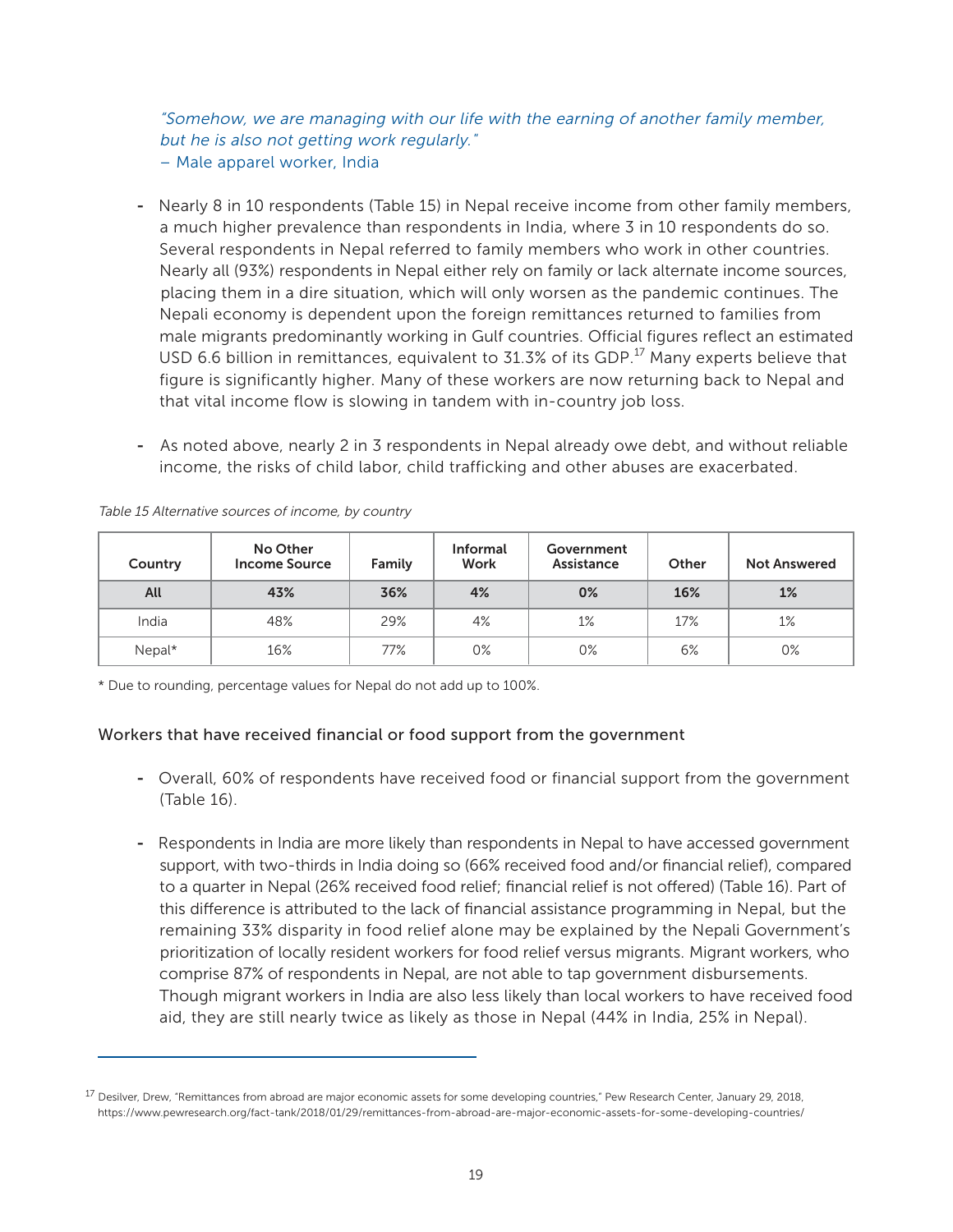- 74% of respondents in Nepal have not received any aid from the government (Table 16). When coupled with the 95% of respondents who have lost their jobs or are earning less income, a picture emerges of a vulnerable group that must rely on family and community networks to meet its needs.

# "My husband is abroad in Oman since six months, but he lost his job due to COVID. My elder daughter used to work in coffee shop, but she too lost her job. I am in difficult position to survive."

– Female carpet worker, Nepal

- Although government aid programs are reaching two-thirds (66%) of respondents in India, some respondents have encountered difficulty obtaining benefits. One example is a carpet worker who, despite having a bank account, is not able to tap government financial support without a weaver card or labor registry listing.

| Country | Food<br>and Financial | <b>Food Only</b> | <b>Financial</b><br>Only | No Government<br>Support | Don't Know/<br>No Response |
|---------|-----------------------|------------------|--------------------------|--------------------------|----------------------------|
| All     | 25%                   | 29%              | 6%                       | 38%                      | 2%                         |
| India   | 29%                   | 30%              | 7%                       | 32%                      | 2%                         |
| Nepal   | 0%                    | 26%              | 0%                       | 74%                      | 0%                         |

Table 16 Government support received, by country

## Workers with bank accounts

- Respondents in India again appear better equipped to manage during the pandemic, as they are twice as likely to have bank accounts (92%) as respondents in Nepal (46%), including among migrant workers in the respective countries (86% in India versus 42% in Nepal) (Table 17). Financial relief programs in India, through which beneficiaries receive bank deposits, may explain the disparity. The GoodWeave Nepal research team concurs, noting that Nepali carpet workers see few benefits to having bank accounts, and many lack the national identification necessary to open one.

| Table 17 Does the respondent have a bank account or cooperative account, by country and worker type |  |
|-----------------------------------------------------------------------------------------------------|--|
|                                                                                                     |  |
|                                                                                                     |  |

| <b>Country and Worker Type</b> | <b>Yes</b> | <b>No</b> | No Response |
|--------------------------------|------------|-----------|-------------|
| All*                           | 85%        | 14%       | 0%          |
| India                          | 92%        | 8%        | 0%          |
| Local                          | 97%        | 3%        | $<1\%$      |
| Migrant                        | 86%        | 14%       | 0%          |
| <b>Nepal</b>                   | 46%        | 54%       | 0%          |
| Local                          | 75%        | 25%       | $0\%$       |
| Migrant                        | 42%        | 58%       | 0%          |

\* Due to rounding, percentage values do not add up to 100%.